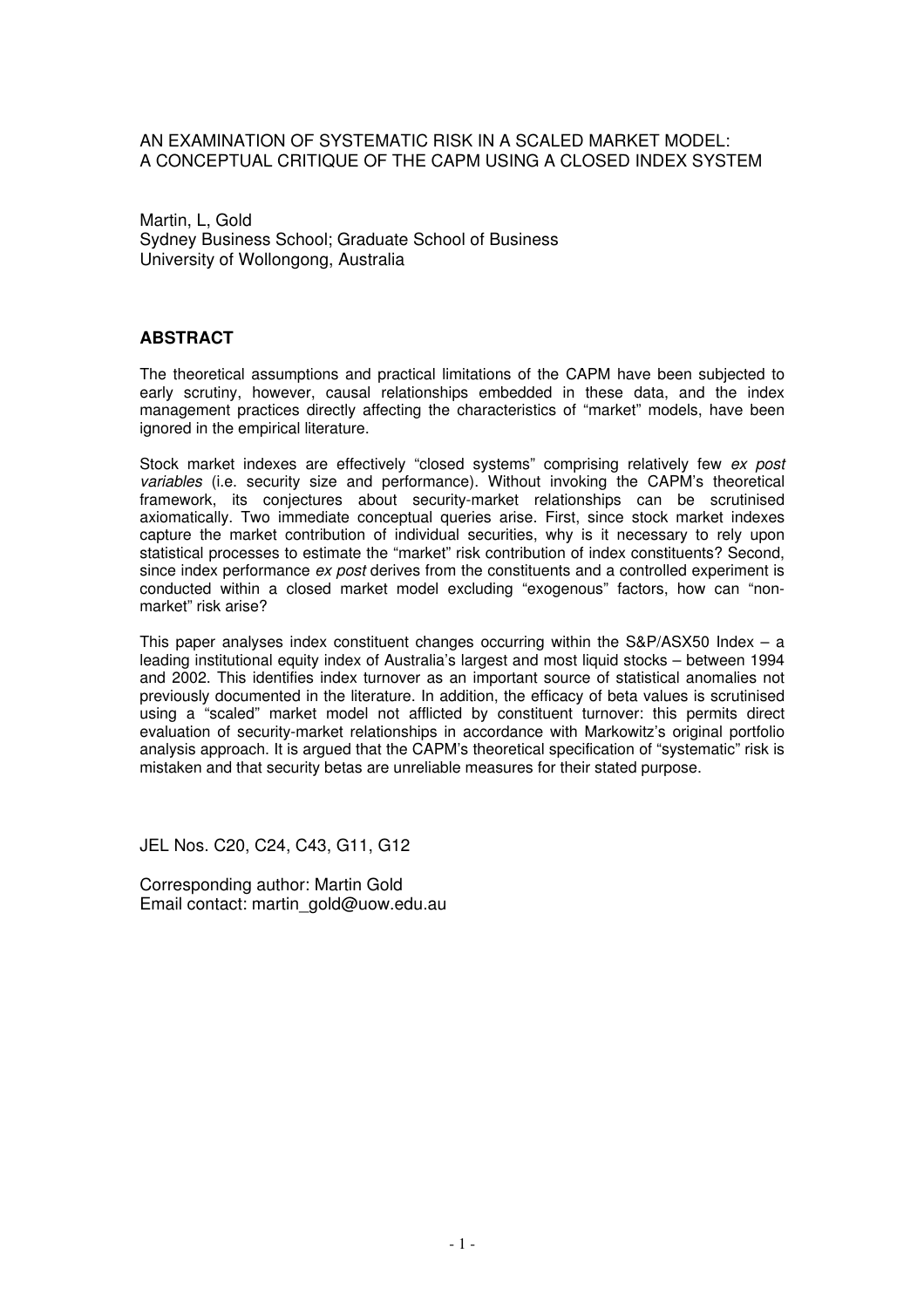## **1. Introduction**

Markowitz's (1952, 1959) pioneering mean-variance optimisation model transformed previously-accepted notions of judgement and diversification within the "portfolio selection" problem: it provided a scientific decision-making process for investment which contrasted with the inherently subjective/arbitrary approach of the intrinsic value paradigm which had become commercially indefensible early in the twentieth century (Gold, 2007).

Subsequent positive economic applications of Markowitz's normative equilibrium model – exemplified by Sharpe's CAPM (1963, 1964, 1970) – employed stock market indexes as proxies of mean-variance efficient "market" portfolios. Importantly, these models have not provided any theoretical advancement *per se* on the normative portfolio theory precepts advanced by Markowitz: instead, they have enabled a drastic simplification of Markowitz's pairs optimisation method, offering scholars and practitioners alike, the alluring promise of predictive capabilities for pricing risk in investment and corporate finance applications.

The CAPM has been invalidated scientifically according to its innate methodological benchmarks: even early empirical testing of a single-index factor model found that it was unable to provide reliable *ex ante* security forecasts (Black, Jensen and Scholes, 1972). Despite continuing intellectual skirmishes about its scientific validity, the CAPM endures as a principal exemplar of investment theory and modern portfolio theory precepts have been codified in legislation governing pension funds in major Anglo-Saxon jurisdictions such as Australia, the UK, and the US (Ali, Stapledon and Gold, 2003; Bines and Thel, 2004).

Although the CAPM's theoretical assumptions and practical limitations have been subjected to early scrutiny (e.g. Roll, 1977), the empirical literature has ignored the causal relationships embedded in these data and index management practices which directly affect the performance characteristics of market models. Stock market indexes are effectively "closed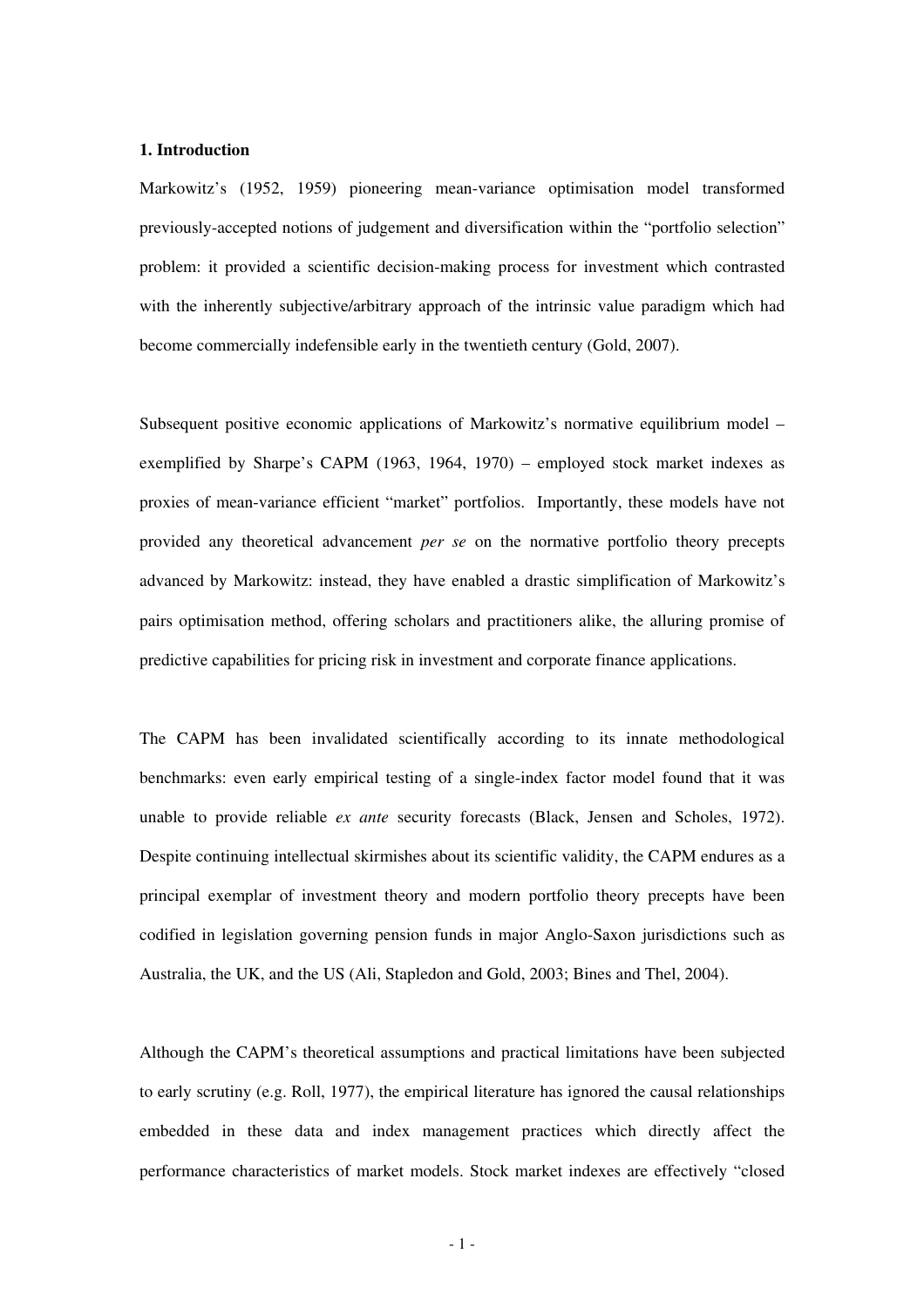systems" which comprise relatively few *ex post* variables (i.e. security size and performance). Accordingly, without invoking the CAPM's theoretical framework, its conjectures about security-market relationships can be scrutinised axiomatically. Two immediate conceptual queries therefore arise. First, since the computation of stock market indexes captures the contribution of individual securities, the "systematic" return/risk contribution of index constituents can be measured without econometric techniques. Second, since the *ex post*  performance characteristics of an index are derived from the constituents, how can "nonmarket" risk arise (literally, there are no exogenous factors)?

The first part of this paper provides a brief overview of the extant literature which traces the efforts to verify and refine the CAPM. Recognising that day-to-day management of indexes can create truncations between index constituents (and by extension, all securities) and the "market", the second part provides an empirical study which examines the performance effects resulting from index turnover. This analysis uses a unique dataset which captures the index constituent changes which occurred between January 1994 to June 2002 within the S&P/ASX50 Index (a leading Australian institutional equity index). Index turnover is revealed as an important source of statistical anomalies has not previously documented in the empirical literature. Further, it is argued that these anomalies have been mistakenly accorded deterministic meaning under the CAPM's theoretical framework (namely, supporting the conjecture that a dichotomy between "systematic" and "idiosyncratic" risk actually exists).

In light of this evidence, the third part uses a scaled market model – the Closed Market Index (CMI) – which unlike "branded" stock market indexes, is not afflicted by constituent turnover. This permits scrutiny of security-market relationships in accordance with the Markowitz's portfolio analysis approach (which considers the *portfolio* rather than *market*  risk contribution of each security). With cognizance of the *actual* performance contributions from each of the CMI constituents, an examination of CAPM's "beta factors" is possible according to two separate perspectives. First, security betas are estimated using value and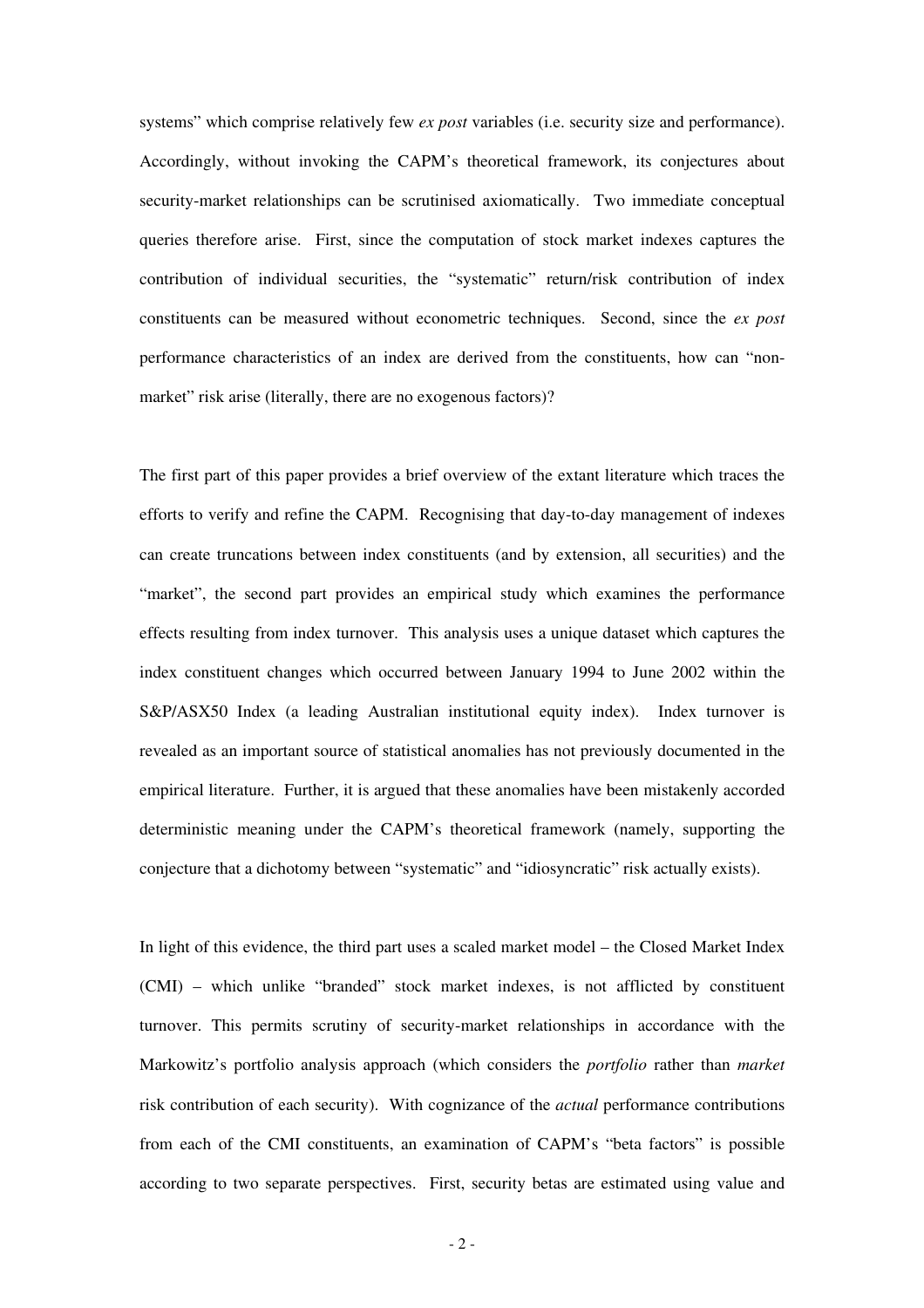equally weighted market reference indexes and compared over the analysis period. Second, a comparison is made between the actual risk contribution from each of the CMI constituents and their "standard" security betas (estimated using value-weighted indexes). The results from this scaled model suggest that the CAPM's theoretical specification of systematic risk is mistaken and it is argued that security betas are unreliable measures for their stated purpose. The final part of the paper summarises the main implications arising from these findings and suggests avenues for future research.

#### **2. Background and previous literature**

#### *2.1 Methodological considerations*

Friedman's (1953) persuasive methodological argument that a theory should not be invalidated by virtue of the unreasonableness of its assumptions, has meant that efforts to verify the CAPM's predictive ability are predicated upon underlying assumptions about the performance characteristics of financial markets which are themselves of dubious validity. Further, his assertion that the existence of "disturbing influences" (Friedman, 1953: 10, 18) in real world financial markets would, *ipso facto*, undermine a model's capacity to reliably explain performance outcomes, has lent credence to a view that controlled testing of positive economic models is impossible. However, it is important to note that in *ex post* terms, the CAPM *should* be internally consistent: i.e. empirical analyses of index models should explain the bulk of security-market relationships they engender, and they *can* be tested independently of theoretical assumptions.

Subject to these limitations, therefore, a condensed, closed market model, which simplifies relationships and mitigates against extraneous factors (which may interfere with the essential task of examining security-market relationships) is efficacious for developing inductive generalisations about the CAPM.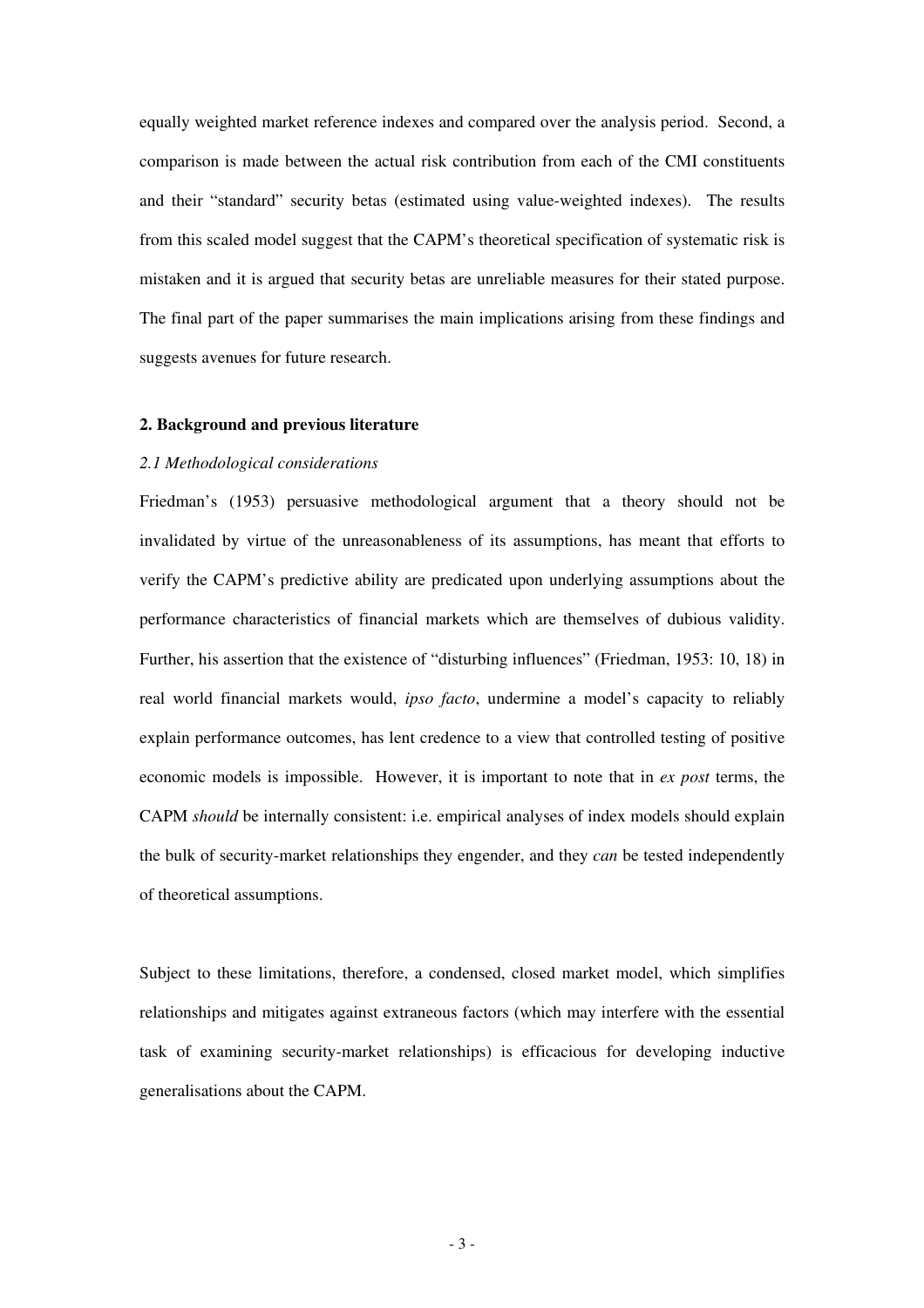Friedman (1953) argued that the testing of a substantive theory or hypotheses need not occur within an overly simplified or abstract model of reality which would represent a 'retreat into a purely formal or tautological analysis...' (p. 11): he contended that positive science should reveal '...*meaningful* (i.e., not truistic) predictions about phenomena before they are observed' (p. 7, emphasis added). With this methodological justification stated, the remainder of this section provides a truncated review of the literature<sup>1</sup> which traces the development and implications of market models generally, and more specifically, the pivotal issues of beta estimation and the CAPM's risk dichotomy.

## *2.2 Market models and early empirical testing*

The development of market models in the 1960's (Sharpe, 1963, 1964; Lintner, 1965; Mossin, 1966) greatly simplified the mean-variance optimisation process originally propounded by Markowitz (1952, 1959). Rather than employing an analytically cumbersome process of calculating covariances via a "pairs" analysis of relationships between pairs of securities, these models measured covariance of security returns relative to a single factor: the broad market. Thus, the significant analytical advancement afforded by the single-period meanvariance portfolio model was a drastic reduction in the number of inputs and computing time compared with the Markowitz method, which at that time, was practically infeasible for larger portfolios.

Sharpe (1963, 1964), Lintner (1965), Mossin (1966) and Treynor (1965) posited a single factor model using the S&P500 Index as a proxy of broad market returns as being a sufficient model of covariance, despite the fact that this index did not include the returns from dividends and re-invested income (i.e. it was a price – rather than total return – index). As Black, Jensen and Scholes (1972) have noted, despite the widespread attention these models received in the academic literature, initial attempts to verify the model empirically were limited to

 1 For a more comprehensive review of the literature, see Gold (2007).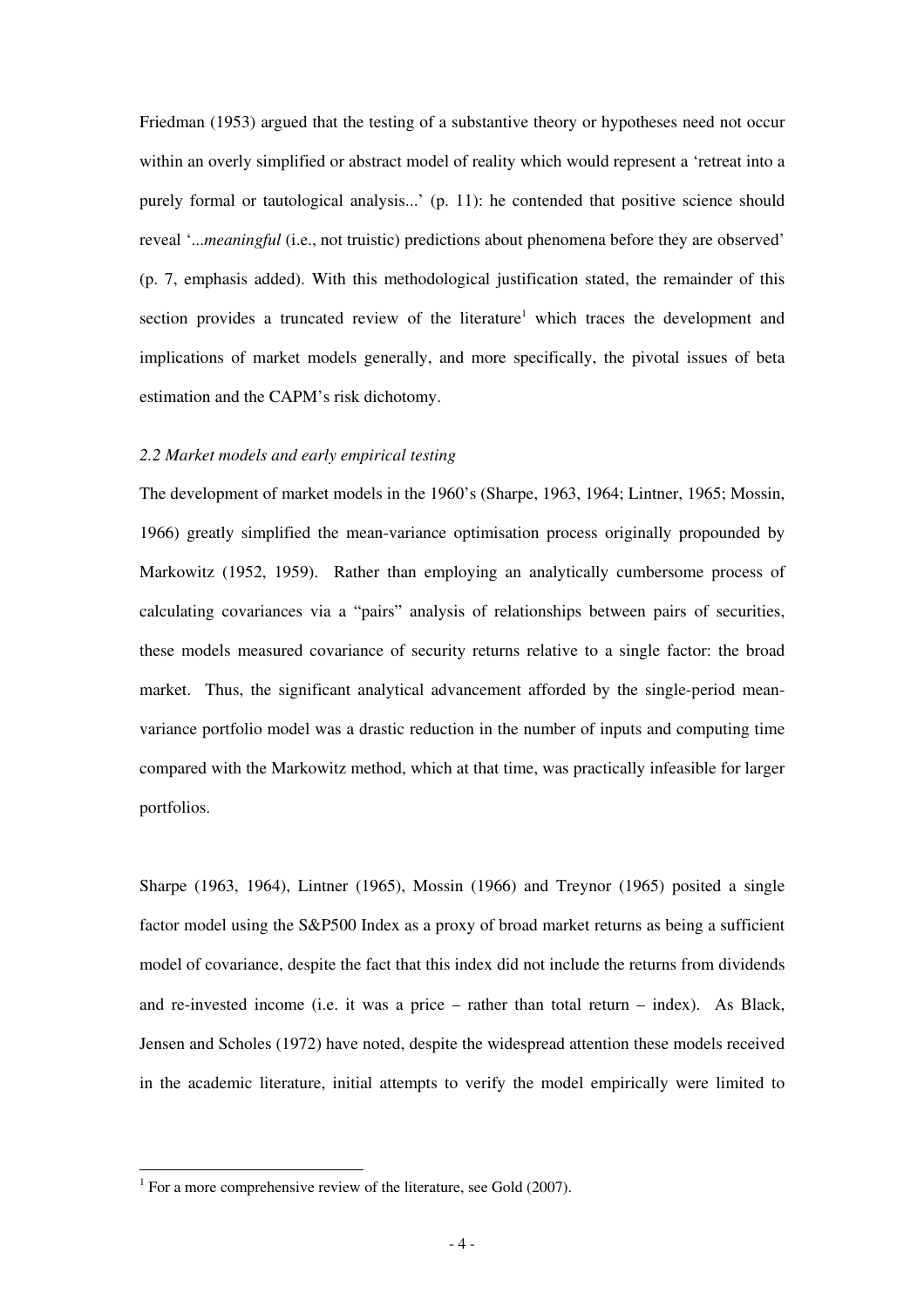performance evaluation systems for mutual funds, rather then direct tests or improvements to the specification of the CAPM.

Subsequent empirical testing of the single index model by Black, Jensen and Scholes (1972) studying portfolios rather than individual stocks, used a more detailed two-factor CAPM and provided affirmative evidence of a positive linear relationship existing between beta values and average rates of return. Fama and MacBeth (1973) expanded the security market line to include the square of the beta coefficient using 20 portfolios between January 1935 and June 1968. Ball, Brown and Officer (1976) analysed an equally-weighted average of 651 Australian industrial stocks over the period 1958-1970 and concluded that a linear relationship existed between the expected rates of return for these stocks and the market aggregate. Subsequent testing of more convoluted models, however, found that the predictive capacity of single index models was no worse than the Markowitz model, and no better than multi-index models (Elton and Gruber, 1973).

Despite the emergence of apparently affirmative empirical evidence, the CAPM's predictive capacity (and security betas as valid measures of a firm's systematic risk) soon came under renewed attack. Roll (1977) criticised index models conceptually as an over-simplification: he argued that the opportunity set represented by stock market indexes did not include the full universe all risky assets available to investors. Accordingly, citing the incompleteness (or misspecification) of the available market benchmarks, he concluded that the CAPM was not testable:

The two-parameter asset pricing theory is testable in principle; but arguments are given here that: (a) no correct or unambiguous test of the theory has appeared in the literature, and (b) there is practically no possibility that such a test can be accomplished in the future (Roll, 1977: 129-30).

Further, Roll noted that the CAPM relied upon an assumption of market mean-variance efficiency and the presumption that the only relevant criteria for investors' decision making were expected returns and the dispersion of those returns. The questionable nature of these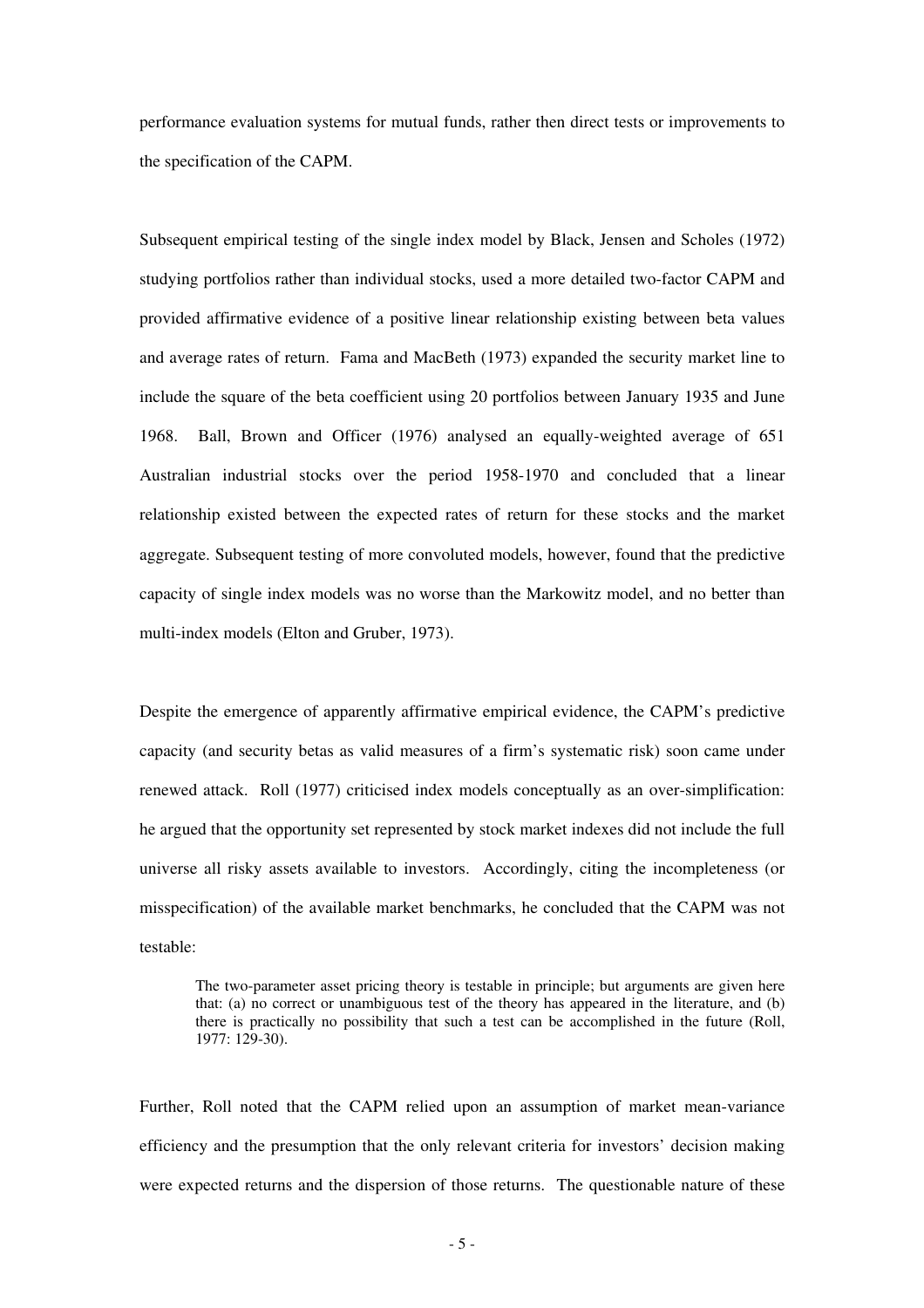features has been confirmed by subsequent empirical studies which have found varying levels of mean-variance efficiency in both offshore and Australian equity markets (e.g. Grinold, 1992; Wood, 1991).

Other studies have focused on the pivotal role of market indexes within the CAPM (Frankfurter, Phillips and Seagle, 1976; Frankfurter and Phillips, 1979). Frankfurter, Phillips and Seagle (1976) constructed different market indexes with narrow and broad constituent populations, and used arithmetic and geometric rates of returns (and including dividends and adjustments for corporate actions excluded from Sharpe's earlier analysis). They concluded: '…[e]ven the *a priori* assumed best [value weighted] index explains only 53.2% of variation…and this puts to test the reality of the "common factor" assumption and supports arguments of misspecification already entertained in the literature' (p. 952).

Noting that early studies used arithmetic averages of returns, Jensen (1972) acknowledged that '…the correct definition of these returns is the continuously compounded rate…' (p. 33) but concluded '…it is evident that the data does not fit the model. Every coefficient is significantly different from its theoretical value' (p. 36). More recently, Fitzherbert (2001) demonstrated that the use of [more appropriate] geometric – rather than arithmetic calculation – produced significantly different mean rates of return.

In the CAPM, residual variance (denoted by  $\varepsilon_i$ ) is commonly labelled "idiosyncratic risk", "unsystematic risk" and "extra-market" covariance, and is considered to be unrewarded and is diversifiable. This variance is the statistical by-product of the regression between the returns of a security and those of the reference index. Rosenberg (1974) used various microeconomic risk factors including industry, growth orientation, firm size, and financial risk. Elton, Gruber and Padberg (1979) also constructed multi-factor models in attempts to more accurately attribute residual variances according to extra-market influences on the assumption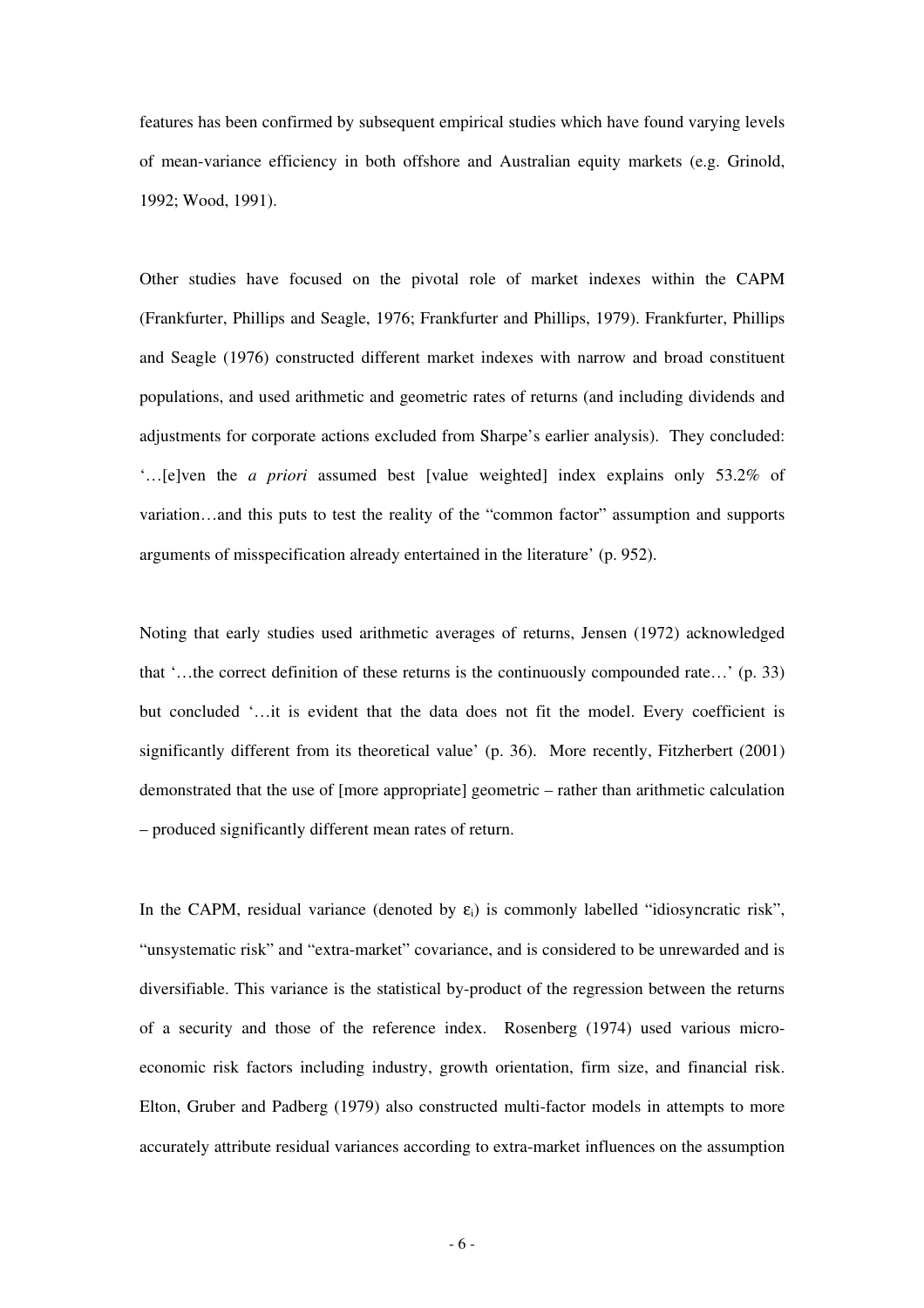that residual risk was company-specific risk which was '…not uncorrelated but rather can be explained by industry influences or other broad economic influences' (p. 7).

In direct contrast to conventional assumptions that residual risk was irrelevant, more recent research has assigned it a deterministic role. Malkiel and Xu (1997, 2000) have introduced controversial evidence suggesting that idiosyncratic risk was associated with firm size and plays a significant role in explaining the variation of returns. Further, Xu and Malkiel (2003) have attributed increasing levels of idiosyncratic risk amongst stocks to the growing participation in financial markets (stock ownership levels and trading volumes) of institutional investors: the authors have argued that these participants receive their research signals simultaneously and react in a more organised manner (compared with personal investors) resulting in increased price responsiveness.

# *2.3 Beta estimation techniques and efforts to produce "better" betas*

Despite on-going queries regarding the CAPM's validity, a large body of research literature has focused on the process of beta estimation. Early research efforts confirmed that adjusted betas offered greater predictive power than purely historical (or "raw") regression betas (Blume, 1971; Vasicek, 1973). More recently, Rosenberg (1985) noted that historical (or "raw") beta values are not "true" betas because they only measure the relationship between a stock and the broad market over a specific measurement window.

The hypothesis that trading liquidity could impact on the frequency and speed of stock price adjustments and the underlying assets, with general result that standard OLS regression beta estimates would tend to be downward biased for thinly traded stocks and upward biased for frequently traded stocks, led to the extension of the OLS estimation methods (Scholes and Williams, 1977; Dimson, 1979; Hawawami, 1983).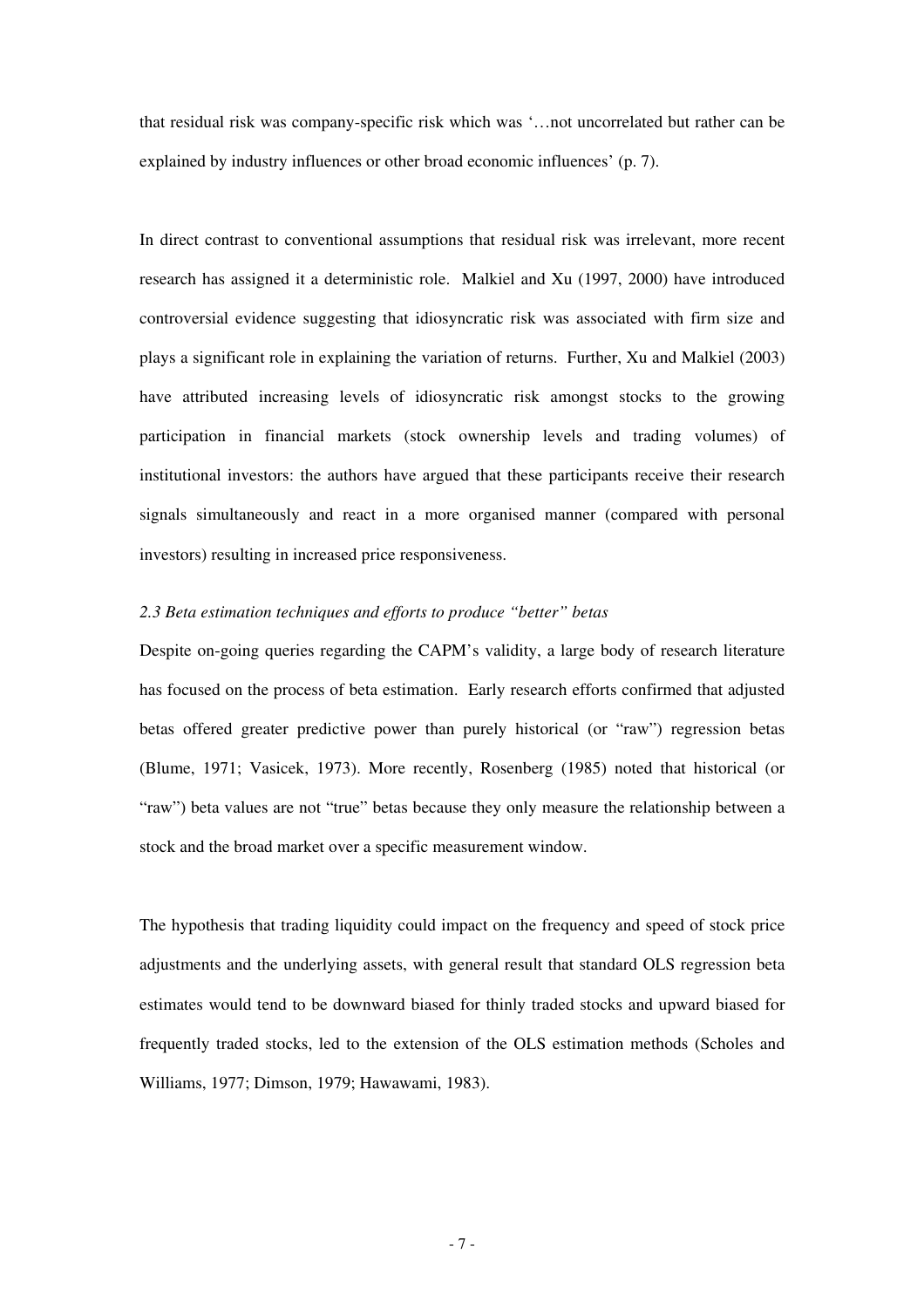#### *2.4. Portfolio management applications*

In terms of security selection, the CAPM's primary conjecture is that in equilibrium, a positive linear relationship is expected to exist between risk and return for risky assets, and the slope of the security market line (the "beta factor" for individual assets) which denotes the expected return that can be obtained if extra risk is accepted, can alternatively be viewed as the price of risk reduction (Sharpe, 1970: 84)).

In relation to diversification, a number of empirical studies (Evans and Archer, 1968; Statman, 1987; de Vassal, 2001) have considered how many stocks are required to achieve "efficient" portfolio diversification assuming that residual risk is uncorrelated and irrelevant. These studies have offered contradictory findings. Whereas Evans and Archer (1968) stated their results '[r]aise doubts concerning the economic justification of increasing portfolio sizes beyond 10 or so securities…' (p. 767), Statman (1987) concluded that '…a well-diversified stock portfolio must include, at the very least, 30 stocks for a borrowing investor…' (p. 362).

# **2.3 Index constituent turnover as a source of residual errors**

 $\overline{a}$ 

This part addresses the second conceptual query posited in the introduction: how can residual risk (as specified in the CAPM) arise within the confines of a market index, which, in effect, is a closed system? Logically, this phenomenon *must* arise from unidentified "leakage" within the market model. Market indexes are a relatively simple mathematical instrument: the performance of an index is calculated using constituent weightings and their returns. The *actual* market risk contribution of index constituents can therefore be directly attributed to these inputs when evaluated exclusively in *ex post* terms. Therefore, according to the CAPM's theoretical prescription, beta values *should* explain *most* – if not *all* – of each index constituent's systematic risk, assuming that a continuous relationship exists between the index constituent and the market index.<sup>2</sup>

 $2$  This causal relationship is a restrictive condition which is relied upon in this part: all constituents are assumed to be continuous members of the "market" which itself is assumed to have comprised a stable population over the analysis period.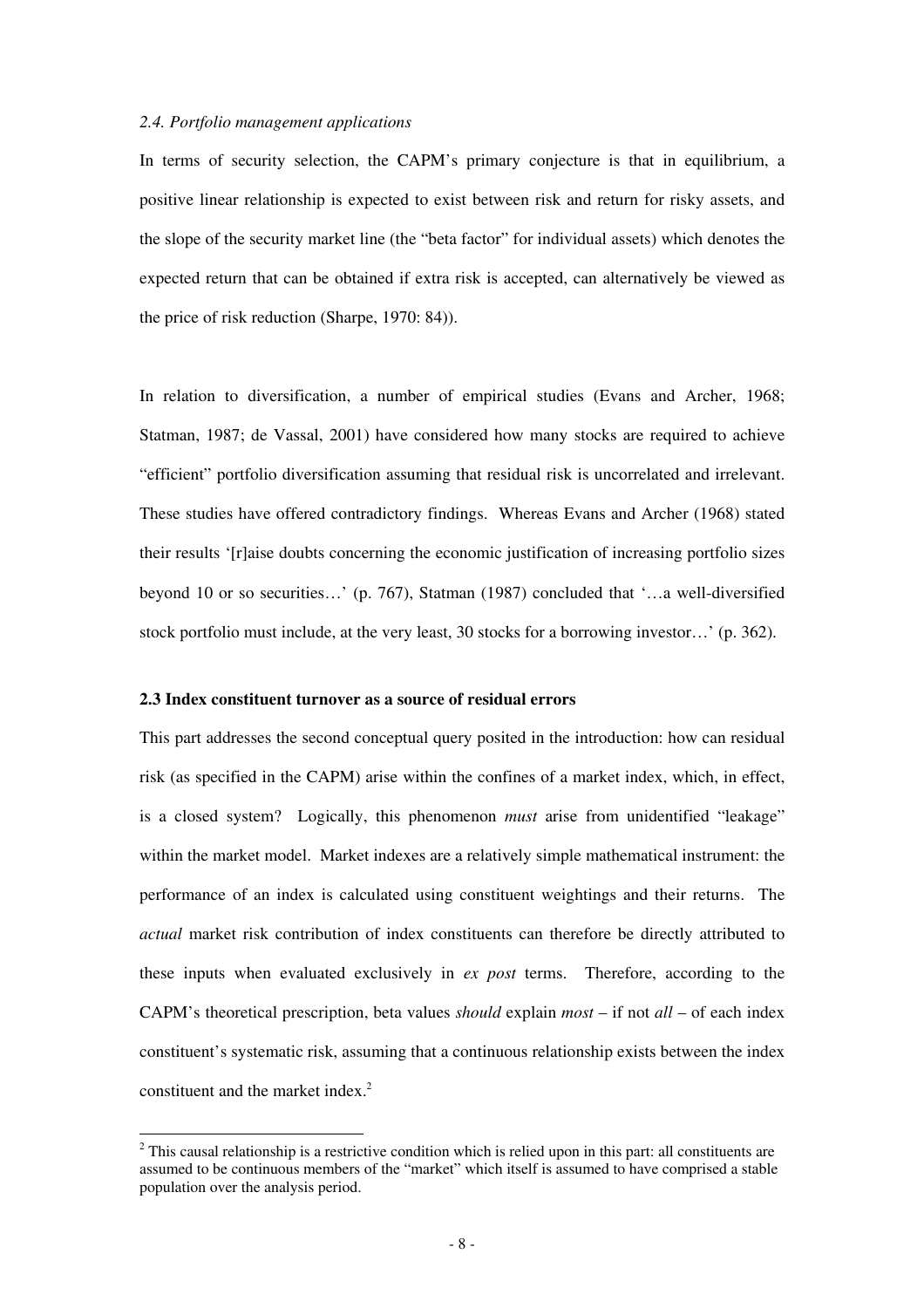Since security returns are not changed retrospectively in published stock market indexes, it can be deduced that discrepancies arising from the econometric methods which estimated security betas (the index constituent-index relationship) *must* be attributable to index turnover (i.e. additions and deletions to the reference index) and changes in the constituents' index *weighting* which have created discontinuities/truncations in security-market relationships.

Within the extant literature, the "intra-model" effects of index constituent turnover have not explicitly taken into consideration, even though this phenomenon directly impacts upon index constituent-index relationships, and thus, exacerbates errors arising from statistical regressions and associated descriptive data.

# *2.3.1 A description of index events and resultant constituent turnover*

By way of background, an explanation of index management events is required. Index publishers which aim to measure the performance characteristics of financial markets are subject to the sometimes competing objectives of representation, investability, and minimization of constituent turnover. Changes to index constituents, and to a lesser degree, alterations to the index weightings of constituents, are discouraged because they increase transactions costs for index funds which are managed mechanistically using replication and partial replication techniques. Consistently high levels of turnover negate the principal economic rationale of indexing strategies as a low-cost, "unmanaged" passive investment. Indexes, therefore, even where they are carefully managed to minimize turnover, are not the "buy-and-hold" investment strategies which would be familiar to many investors. Although index-tracking strategies are typically compelled to alter portfolio holdings in accordance with changes announced by index publishers, stocks may be removed from indexes but continue to trade on the market. Also, stocks may be de-listed from the market but retain economic value.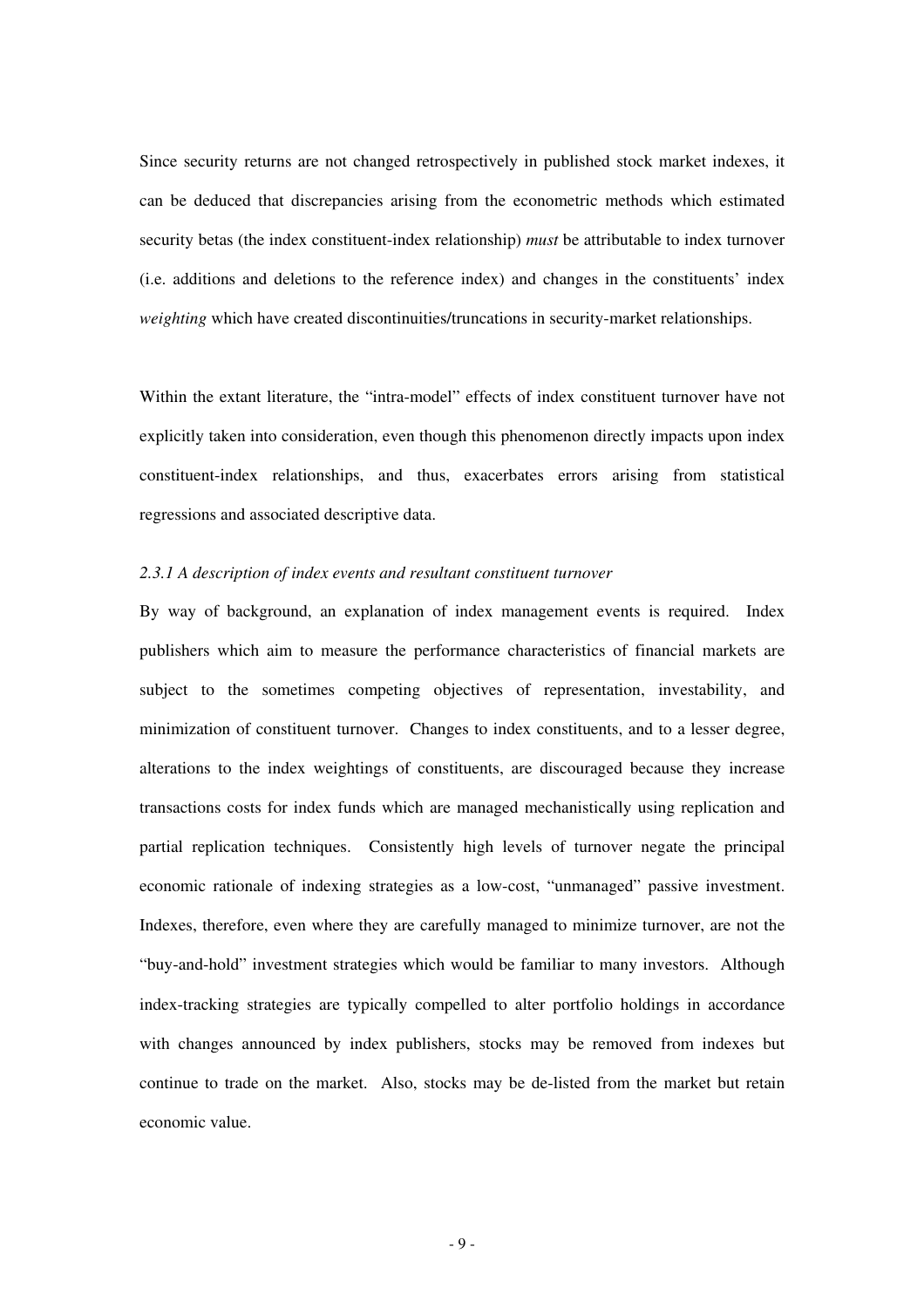While index publishers may alter both the constituents of an index, and their respective weightings, it is important to not that these changes may be made independently of security returns. Table 1 summarises the two main categories of index events and the types of modelling errors which they can potentially create. The most dramatic changes to indexes occur from constituent substitutions; however, more subtle effects flow from weighting changes which are associated with free-float assessments, corporate actions, and *ad hoc* changes to index policy which are made at the publisher's prerogative.

| Index event/<br>change type | Specific<br>description | Modelling<br>impact  |
|-----------------------------|-------------------------|----------------------|
| Constituent                 | Addition                | Intra-model          |
|                             | Deletion                |                      |
| Weighting                   | Up weighting            | Relative performance |
|                             | Down weighting          |                      |

**Table 1 – Index events and error types** 

Because beta estimation typically relies upon a regression of security returns and the reference index, *all* index events are potentially sources of statistical artefacts. However, it is the performance effects stemming from the first category (index constituent turnover) which are the most important to identify, because, according to industry convention, market indexes are not back-filled retrospectively include the historical performance of the new constituents, nor are the historical performance contributions of deleted constituents retrospectively removed from an index.

This methodology also introduces the potential for series of performance effects which impact upon security betas and other statistics which are generated from comparisons between securities and the continuing "market". Therefore, even if a firm is a continuous constituent of the market over an analysis period, intra-model changes will degrade the actual securityindex relationships and introduce spurious statistical artefacts if explicit adjustments are not made index constituent change.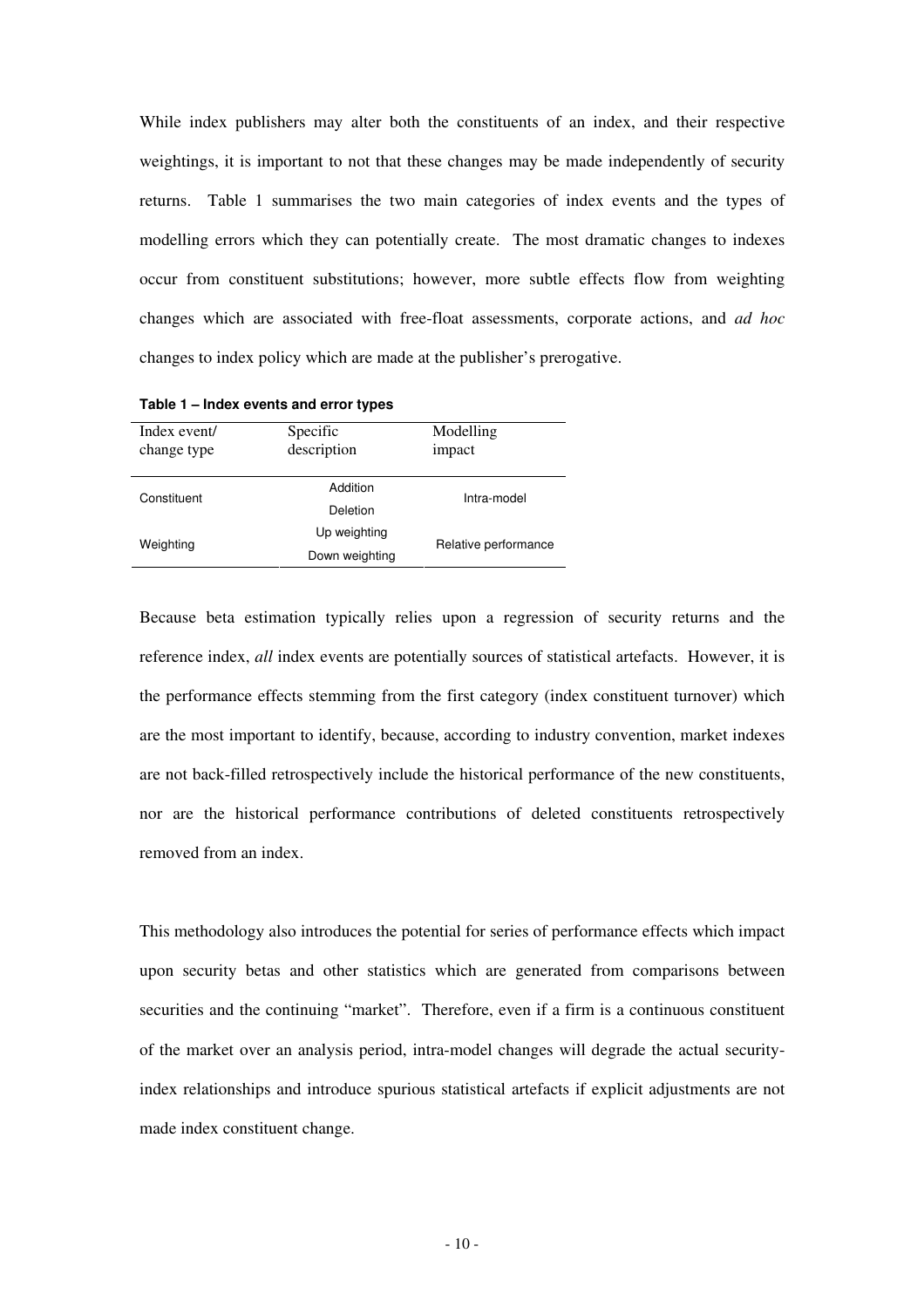The second category of index turnover occurs from constituent weighting changes. These changes do not create errors *within* the model itself because the performance effects of weighting changes are simultaneously reflected in the index contribution of constituents (in the calculation of the index return). However, this category of index turnover is critically important where relative performance comparisons are made between investor portfolios and a "market" benchmark subject to continual change: without adjustment for the performance effects from weighting changes, there is potential for spurious results in performance measurement.

## *2.3.2 Quantifying index constituent turnover in a real market index*

The following section provides a quantification of the performance impact wrought by index constituent changes and the resultant data truncations occurring within S&P/ASX50 Index (a representative basket of Australia's largest and most liquid stocks) between 1 January 1994 and 30 June 2002 (the analysis period). Although this index comprises a relatively few stocks by number, it describes 72.9 per cent of the Australian stock market's total capitalisation, and thus, it can be considered as being representative. In addition, this index is particularly relevant because it covers only the largest and most liquid stocks in the Australian equity market and allays concerns about non-synchronous trading, and its performance characteristics of this index are highly correlated with other broader indexes.

#### *2.3.2.1 Data and methodology*

The data for used for this study were historical month-end snapshots of index constituents and returns of the S&P/ASX50 Index extracted from the Australian Securities Exchange's (ASX) historical database. Constituent changes within this index were identified by reviewing the index constituents in each month of the analysis period. The *actual* (not theoretical) total return (i.e. capital appreciation and income) contributions for each constituent to the index were isolated in each discrete month of the analysis period.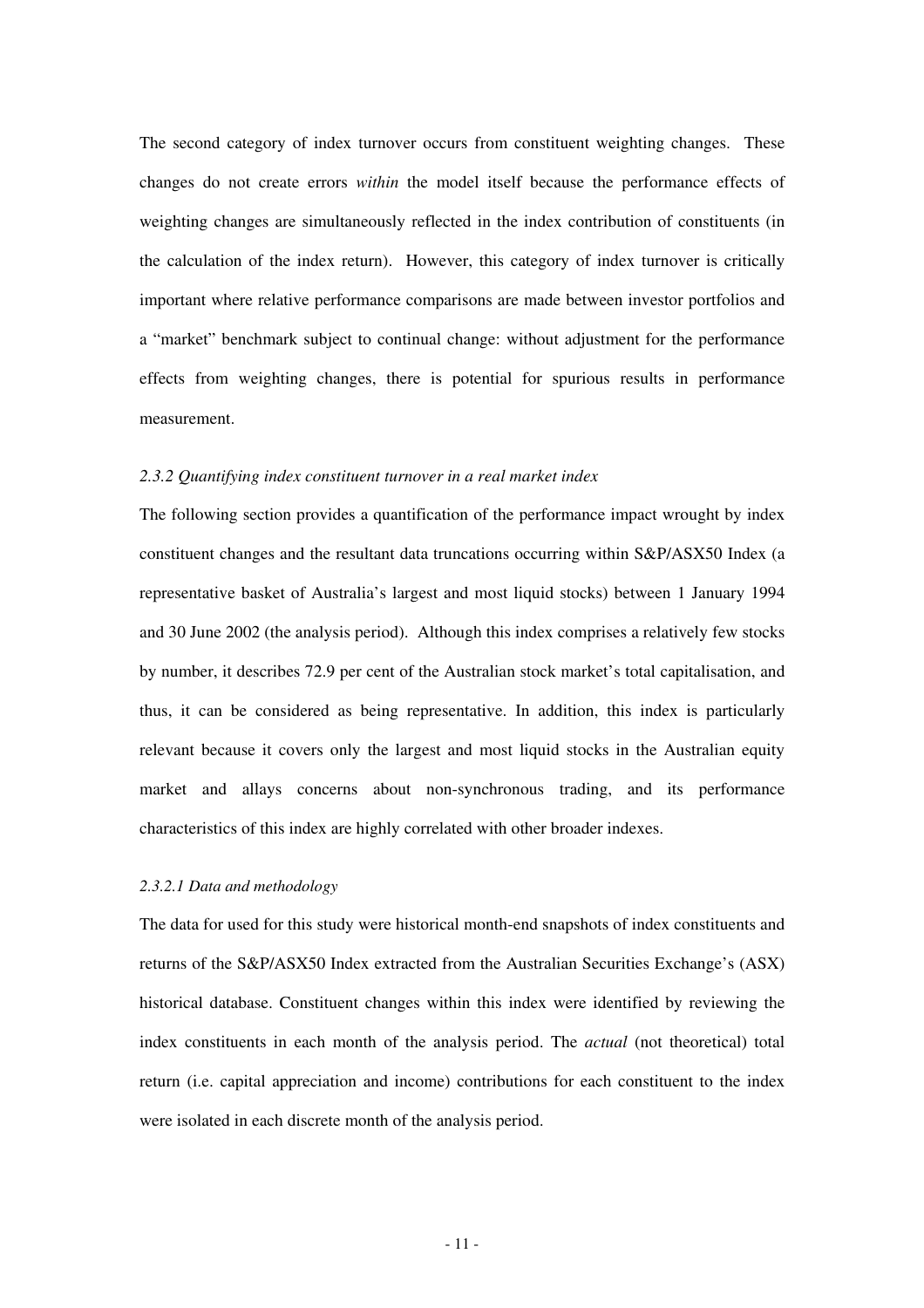In contrast to approach outlined by Malkiel (2001) (that survivorship can be approximated by comparing constituent populations at the start and end of analysis periods) this study measures all stocks which have entered and exited the index throughout the analysis period. In order to determine an index of the "underlying" market return (rather than the "published" ASX50 Index whose returns are distorted by index management processes) the performance contributions of index constituent additions (deletions) were deleted from (added back to) the published index return. Table 2 reveals the annual performance effects of index turnover throughout the analysis period, and shows how the pro forma (or underlying) market return is constructed from the data.

| Year ended<br>30 June* | <b>S&amp;P/</b><br>ASX50 | Pro-forma<br>"market" | Performance impact of index turnover | Cumulative<br>effect of |         |          |
|------------------------|--------------------------|-----------------------|--------------------------------------|-------------------------|---------|----------|
|                        | Index<br>return          | return                | Deletes                              | Adds                    | Net     | turnover |
| 1994                   | $-7.2%$                  | $-3.1%$               | $-4.1%$                              | 0.0%                    | $-4.1%$ | $-4.1%$  |
| 1995                   | 9.2%                     | 9.3%                  | $-0.3%$                              | 0.2%                    | $-0.2%$ | -4.3%    |
| 1996                   | 11.8%                    | 8.7%                  | 2.5%                                 | 0.7%                    | 3.2%    | $-1.1%$  |
| 1997                   | 28.3%                    | 22.9%                 | 4.1%                                 | 1.4%                    | 5.5%    | 4.3%     |
| 1998                   | 7.1%                     | 6.8%                  | $-1.9%$                              | 2.2%                    | 0.3%    | 4.7%     |
| 1999                   | 14.9%                    | 7.9%                  | 0.2%                                 | 6.8%                    | 6.9%    | 11.6%    |
| 2000                   | 18.9%                    | 15.5%                 | 3.9%                                 | $-0.5%$                 | 3.4%    | 15.0%    |
| 2001                   | 10.2%                    | 8.9%                  | $-1.2\%$                             | 2.5%                    | 1.3%    | 16.4%    |
| 2002                   | $-6.8%$                  | $-4.7\%$              | 0.3%                                 | $-2.5%$                 | $-2.1%$ | 14.2%    |
| Total return           | 118.5%                   | 95.5%                 |                                      |                         |         |          |
| Annualised return      | 14.8%                    | 11.9%                 |                                      |                         |         |          |
| Differential           | 2.9%                     |                       | $\epsilon$                           | $\ddot{\phantom{0}}$    |         | $\sim$   |

**Table 2: Performance effects of constituent turnover in the S&P/ASX50 Index** 

Notes: \* data availability limited by the database: performance figures for 1994 incorporates six months (1 January 1994 to 30 June 1994)

Sources: ASX/Sirca ;IRESS

The magnitude of performance effects from index events is highly changeable over the analysis period. Figure 1 provides a more detailed view of these effects: this shows the pattern of differential performance effects as they have emerged in each quarter throughout the analysis period. Figure 2 uses data from each year to illustrate the index turnover-related performance discrepancies arising between the published and underlying indexes throughout the analysis period.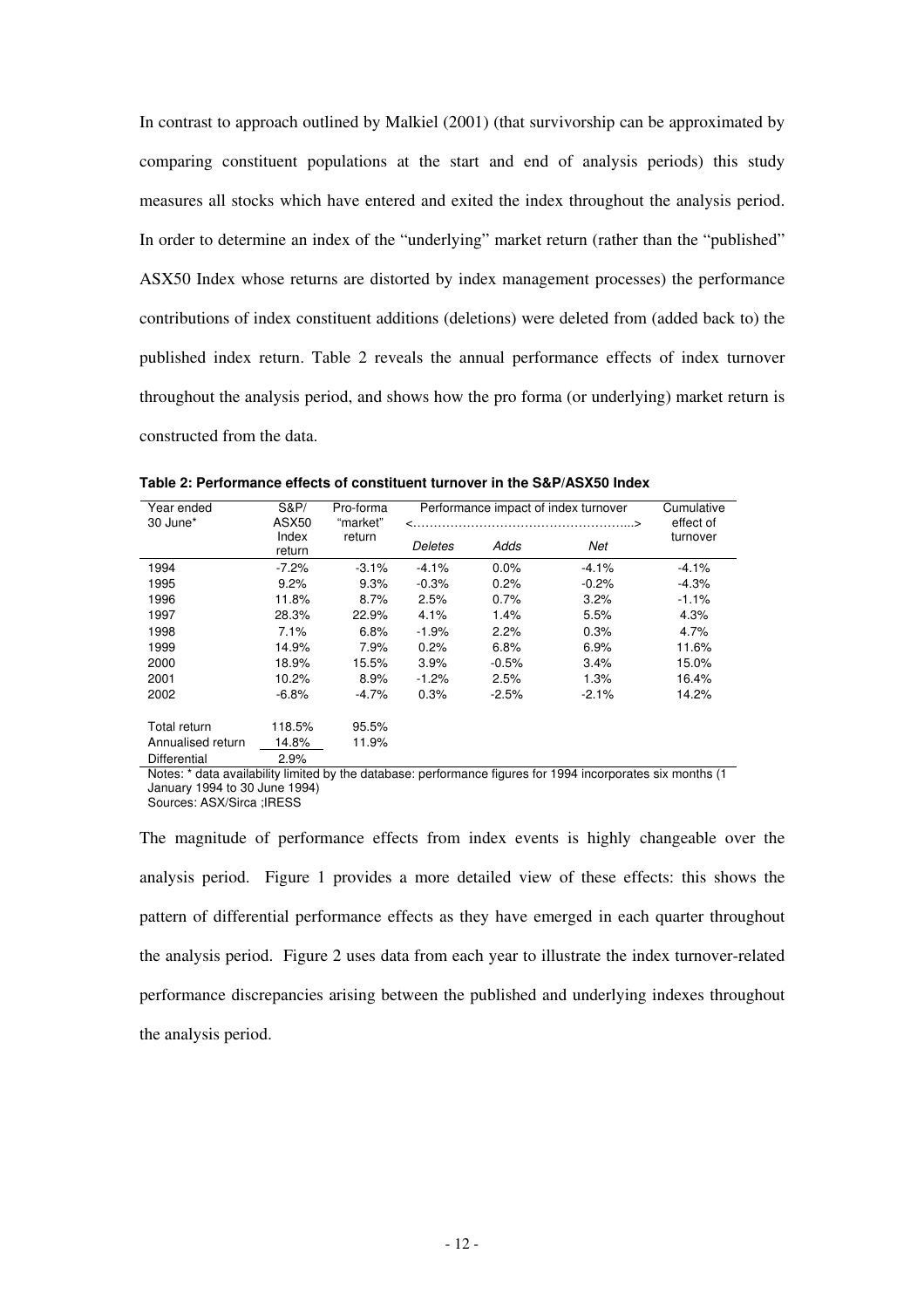

**Figure 1: The performance effects of index turnover in the ASX50 Index** 

**Figure 2: Pro forma and published index performance** 



In summary, it is observed that the average performance impact of index turnover was approximately 3 per cent per annum (equivalent to approximately 20 per cent of the total return from the published index) over the analysis period. If the conventional "forwardlooking" calculation basis of the market index was adjusted to take into account this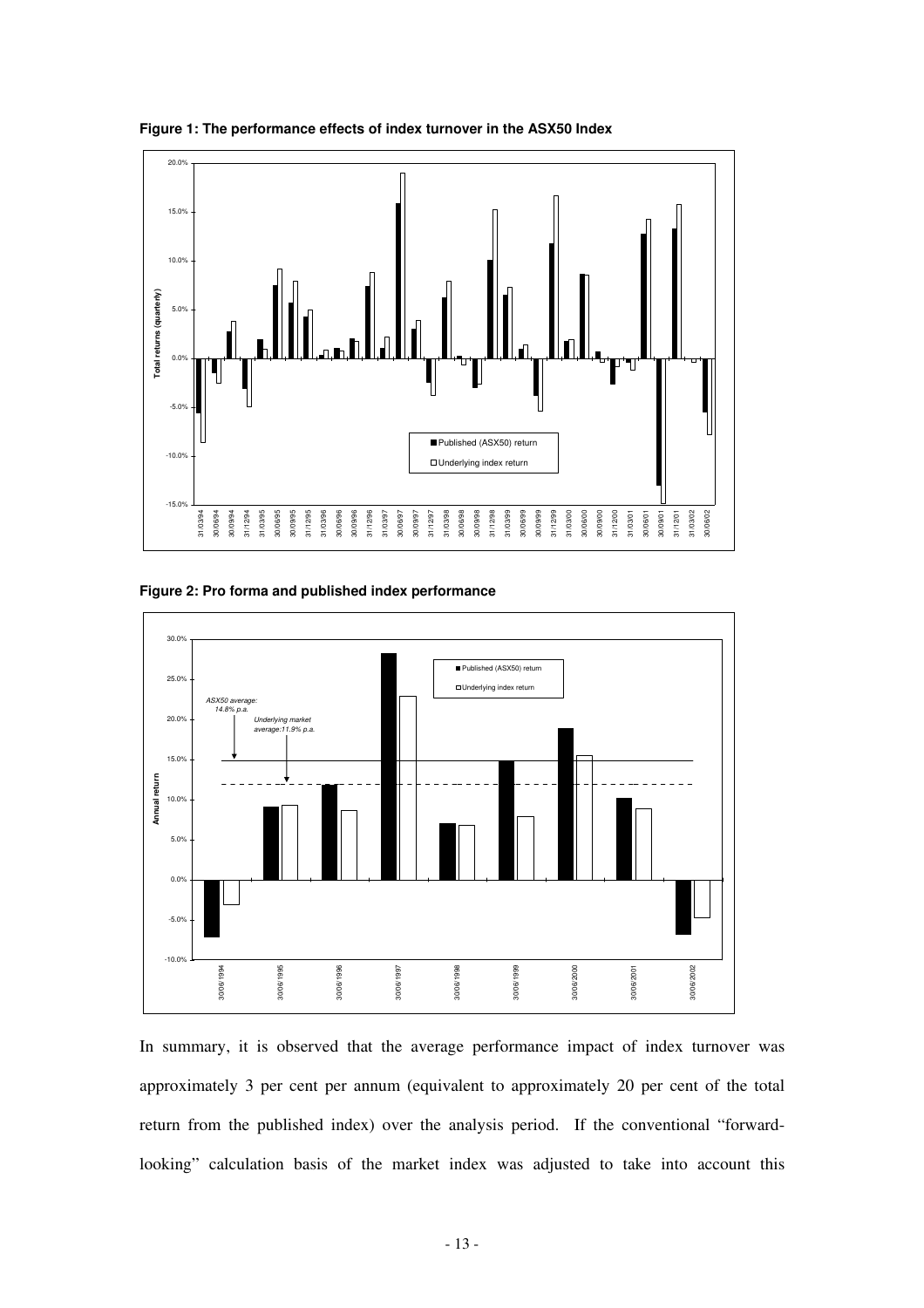phenomenon, index reconstitutions (and the associated performance legacies of constituents) *per se* artificially and materially boosted the performance of the "continuing market". Prima facie, whilst these effects appear relatively modest – especially in the context of long-run equity market returns – the significant issue is that the *magnitude* of these performance impacts was both highly material and volatile relative to the published index returns. Inspection of these results – albeit over the relatively limited time frame of this study – indicates that without explicit adjustment for the performance effects of index turnover require the econometric methods would introduce spurious associations between securities (whether or not they were index constituents) and the "market".

# **2.4 An examination of systematic risk in a scaled market model**

Without invoking the CAPM – but with cognisance of the performance effects of intra-model changes introduced within a real world index – the preceding analysis illustrated the importance of quarantining the effects of index turnover for econometric applications. The purpose of this part is to address the first conceptual query outlined in the introduction: to consider the usefulness of the CAPM's security betas as valid descriptor of constituent-index return relationships – namely "systematic risk" – from a purely *ex post* context.

This part therefore uses a scaled market model comprising a fixed basket of ten large capitalisation stocks which were continuously listed on the Australian stock market index. This model uses an extended longitudinal study which allows for "controlled testing" of the theoretical specification of systematic risk. It deliberately captures direct security-market index relationships without the intrusions of the "disturbing influences" created by index turnover, to enable a direct scrutiny of beta values in this market system.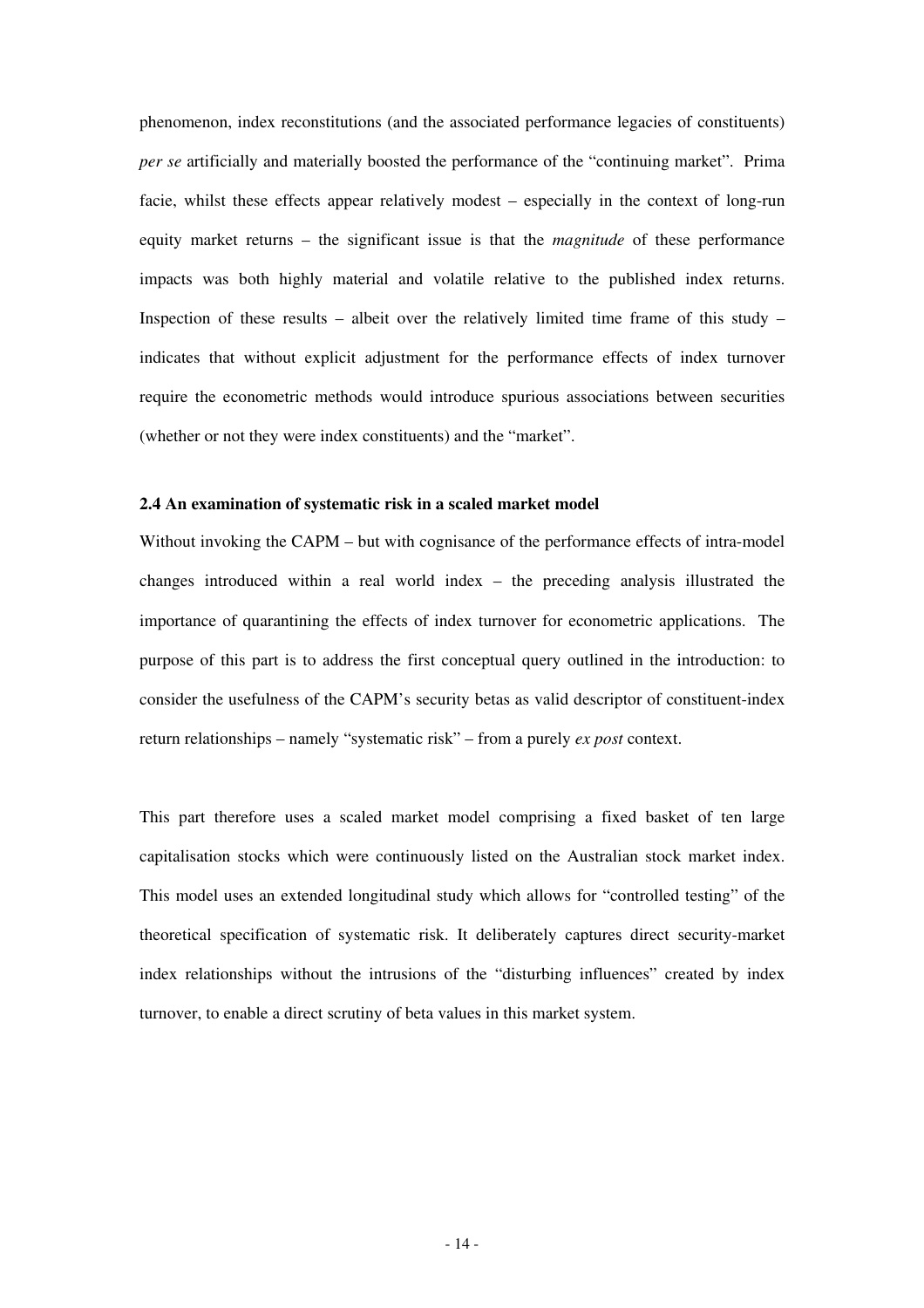Security betas are estimated using both equally-weighted and value-weighted reference indexes; the former is considered to be a more appropriate benchmark because it captures the *ex post* characteristics of *individual* securities.<sup>3</sup>

### *2.4.1 Data and methodology*

 $\overline{a}$ 

Because a security's beta is determined by its index weighting and its returns, *ceteris paribus*, a security with a larger index weighting *should* have a larger impact upon the market's overall risk because the market's beta is a weighted sum of individual stock betas. To evaluate security-market relationships without introducing the econometric limitations caused by index turnover (as discussed in the previous part) a model which enables direct scrutiny each security's actual index weighting and performance contributions over the long-term is necessary. We construct a Constant Market Index (CMI) comprising a fixed basket of 10 large stocks and its performance history extends longitudinally across 22 years providing 264 monthly observations between 1 January 1981 and 31 December 2002.

The constituents for the model were selected from S&P/ASX50 Index constituents existing at both the start and end of the analysis period. Accordingly, this model captures a basket of large stocks held by investors in Australia throughout an extended period of more than two decades. No adjustments are made to individual security sizes or industry exposures (i.e. the model is computed "as is" to capture the historical experience of real world investors over this period). The combined value of the CMI constituents over the full analysis period represented a minimum of 18.5 per cent, maximum of 39.5 per cent and mean of 30.0 per cent, respectively, of the total market value of all stocks listed on the ASX (including stocks of foreign corporations not included in the published indexes) (RBA, 2006). Moreover, these constituents represented a minimum of 45.0 per cent of the ASX50 Index's total market capitalisation over this period (RBA, 2006).

<sup>3</sup> Markowitz's (1952) mean-variance optimisation procedure did not explicitly consider stock *size* (i.e. the market capitalisation) as a deterministic factor in the mean-variance portfolio optimisation process. Rather, it was assumed that rational investors were expected to combine securities within portfolios according to their respective *investment* potentialities when assembling efficient portfolios.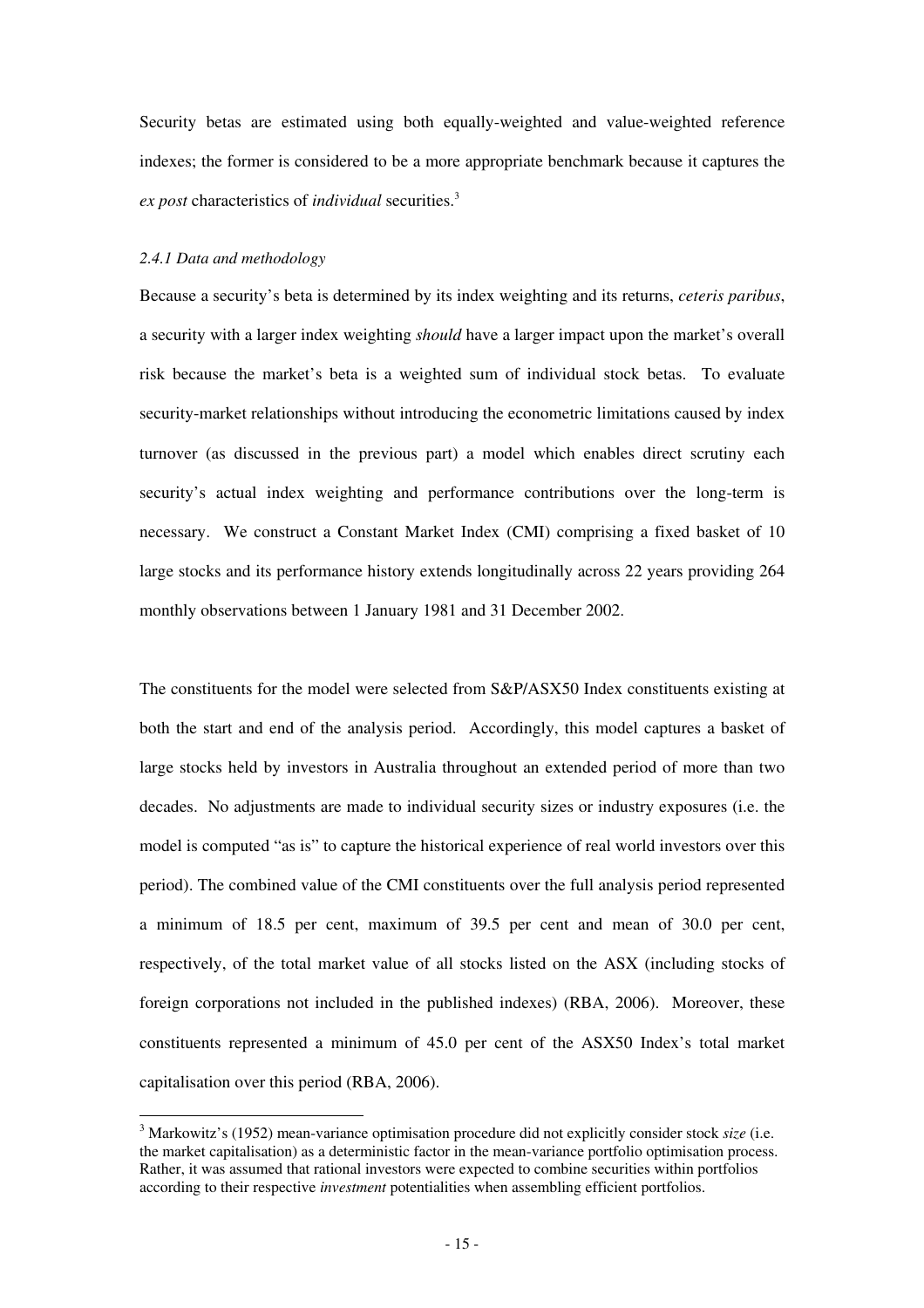Total security returns were obtained (including all income redistributions) in each month from Datastream. Two weighting schemes were used to construct reference indexes: a valueweighted Constant Market Index (CMI-VW) and an equally weighted Constant Market Index (CMI-EW). The constituents of the CMI-VW were weighted according to their market values existing at the commencement of the analysis period, and all subsequent corporate actions/redistributions/recapitalisations were incorporated into the market capitalisation data (via the Datastream data-type "MV"). The CMI-EW used the same security returns data as the CMI-VW; however, its returns were computed by summing the total of security returns in each month and dividing them by a fixed denominator of 10 (providing an equal proportionate index weighting for each constituent of 10 per cent).

The longitudinal data was separated into four sub-periods of 5.5 years (1 January 1994 to 30 June 1998 and 1 July 1998 to 30 June 2002). Security betas were estimated from a standard OLS regression procedure for each of the sub-periods and for the total analysis period. Table 3 shows the beta values estimated using the two reference indexes in the four discrete analysis periods between 1 January 1981 and December 2002.

| Period                  | Reference<br>Index | ANZ   | <b>BHP</b> | BIL   | CML   | FGL          | <b>NAB</b> | <b>NCP</b> | <b>RIO</b> | <b>WBC</b> | <b>WMC</b> |
|-------------------------|--------------------|-------|------------|-------|-------|--------------|------------|------------|------------|------------|------------|
| $1/1/81$ to<br>30/6/86  | VW                 | 0.745 | 1.230      | 0.605 | 0.612 | 0.664        | 0.569      | 1.183      | 1.020      | 0.699      | 1.186      |
|                         | EW                 | 0.906 | 1.123      | 0.833 | 0.784 | <i>0.830</i> | 0.823      | 1.571      | 1.016      | 0.885      | 1.228      |
| $1/7/86$ to<br>31/12/91 | VW                 | 0.794 | 0.810      | 0.783 | 0.881 | 0.988        | 0.710      | 1.517      | 1.370      | 0.906      | 1.353      |
|                         | EW                 | 0.809 | 0.710      | 0.758 | 0.865 | 0.982        | 0.721      | 1.545      | 1.359      | 0.904      | 1.346      |
| 1/1/92 to<br>30/6/97    | VW                 | 1.011 | 1.229      | 0.815 | 0.519 | 0.828        | 0.804      | 0.869      | 0.974      | 1.105      | 1.076      |
|                         | EW                 | 1.172 | 1.158      | 0.964 | 0.686 | 0.935        | 0.802      | 0.876      | 0.984      | 1.235      | 1.187      |
| 1/7/97 to<br>31/12/02   | VW                 | 0.924 | 1.084      | 0.555 | 0.354 | 0.300        | 1.048      | 1.536      | 1.093      | 0.729      | 1.219      |
|                         | EW                 | 1.044 | 1.174      | 0.809 | 0.531 | 0.373        | 1.052      | 1.327      | 1.376      | 0.785      | 1.527      |
| Full period             | VW                 | 0.823 | 1.039      | 0.699 | 0.673 | 0.756        | 0.728      | 1.335      | 1.167      | 0.834      | 1.248      |
|                         | EW                 | 0.908 | 0.947      | 0.818 | 0.779 | 0.849        | 0.804      | 1.448      | 1.214      | 0.916      | 1.316      |

**Table 3: Comparative betas for constituents of the CMI-VW model** 

Notes: Italicised values indicate higher beta factors for the respective stocks in the different analysis periods. Source: Datastream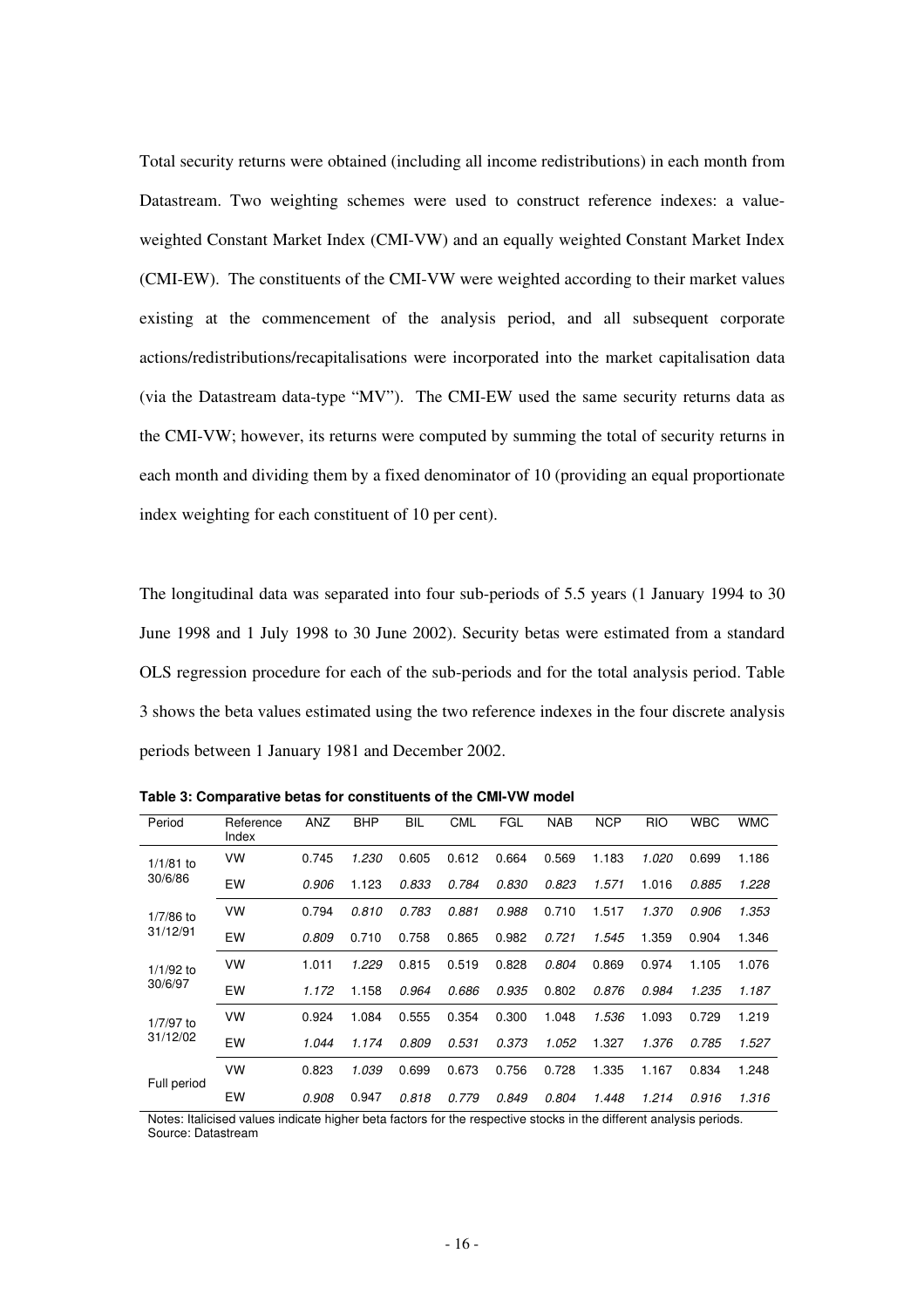There are two principal observations which can be made regarding these data. First, the comparison of security betas estimated using the "Markowitz-appropriate" reference index (the CMI-EW) and "standard" value-weighted (CMI-VW) reference indexes, revealed several significant differences. In most cases, standard betas were consistently lower than their equally-weighted counterparts. The main implication of these discrepancies (according the CAPM's specification that security betas reflect the security's contribution to the *market's* overall risk) is that standard betas systematically understated the risk of those constituents if they were included in an investor's *portfolio* in equal dollar amounts. The second observation is that over the full analysis period, and within the sub-periods, significant convergence occurred between the two types of security betas. This phenomenon can be attributed to the CMI's changing capitalisation structure over the analysis period. As noted above, over the analysis period the capitalisation structure of the CMI (and, the broad Australian stock market), was highly skewed to the largest stocks.

Figure 3 shows the capitalisation structure and table 4 provides four-firm concentration ratios and Herfindahl indexes (a measure of concentration which gives more weighting to the largest stocks) of the CMI-VW: this market system experienced moderate to high levels of concentration, and the changing relative performance of constituents (and thus index weightings) resulted in transition amongst the larger index constituents, resulting in significant convergences between the EW and VW betas.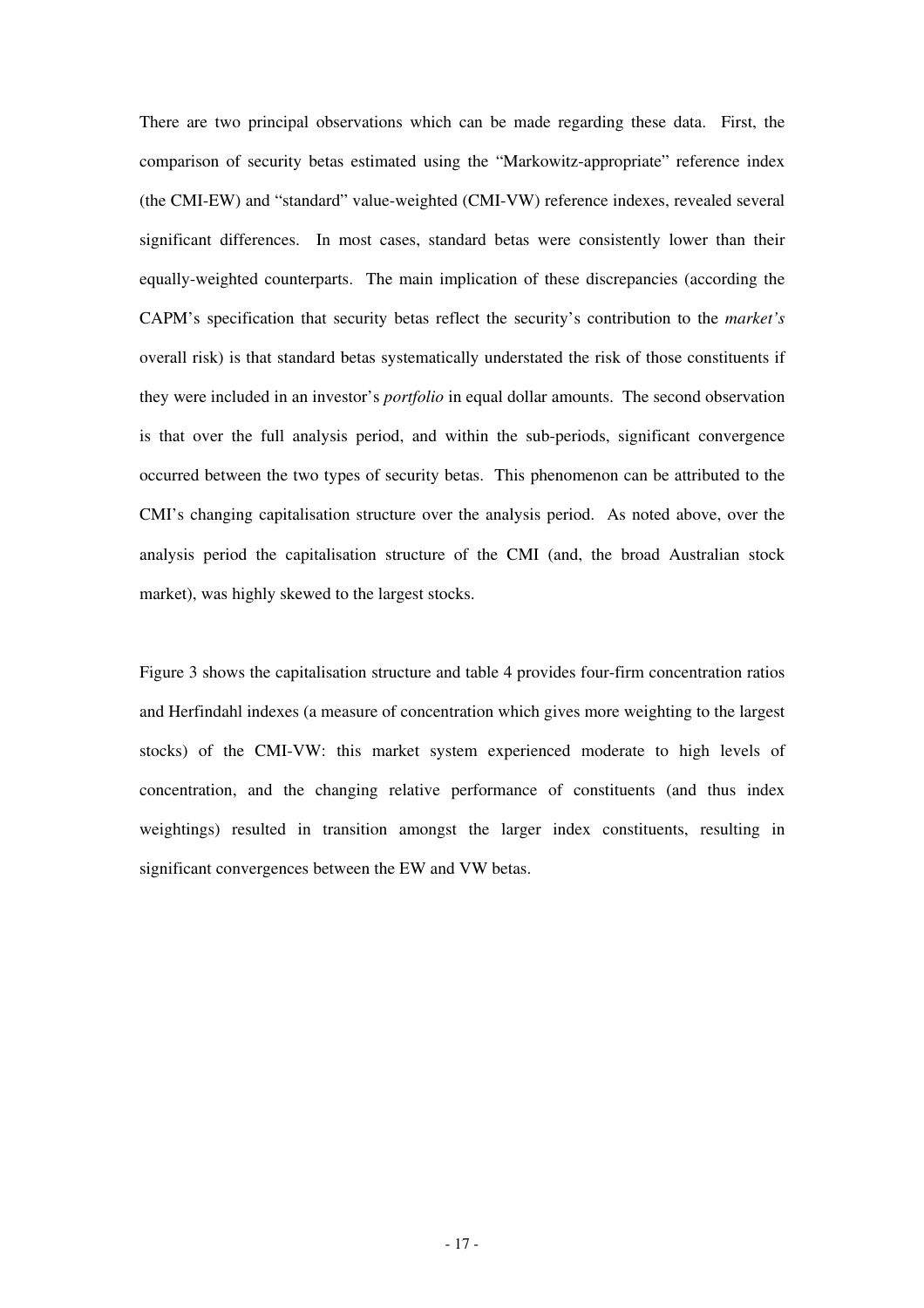

**Figure 3: Capitalisation structure of the CMI-VW model** 

|  |  | Table 4: Market concentration characteristics of the CMI-VW model |  |  |
|--|--|-------------------------------------------------------------------|--|--|
|--|--|-------------------------------------------------------------------|--|--|

| Security                 | $1/1/81$ to<br>30/6/86 | 1/7/86 to<br>31/12/91 | 1/1/92 to<br>30/6/97 | 1/7/97 to<br>31/12/02      | Full<br>period |
|--------------------------|------------------------|-----------------------|----------------------|----------------------------|----------------|
| <b>BHP</b>               | 35.8%                  | 41.1%                 | 43.6%                | 29.8%                      | 37.5%          |
| <b>RIO</b>               | 16.6%                  | 11.3%                 | 11.4%                | 11.6%                      | 12.7%          |
| <b>NCP</b>               | 4.4%                   | 9.5%                  | 14.5%                | 17.4%                      | 11.5%          |
| ANZ                      | 10.2%                  | 7.6%                  | 5.7%                 | 10.1%                      | 8.4%           |
| <b>NAB</b>               | 5.3%                   | 5.1%                  | 6.5%                 | 10.9%                      | 6.9%           |
| <b>WMC</b>               | 9.7%                   | 7.8%                  | 5.9%                 | 3.6%                       | 6.7%           |
| <b>WBC</b>               | 8.4%                   | 6.5%                  | 4.5%                 | 7.4%                       | 6.7%           |
| <b>CML</b>               | 5.6%                   | 5.7%                  | 4.5%                 | 4.4%                       | 5.0%           |
| BIL                      | 2.2%                   | 3.3%                  | 2.6%                 | $3.9\%$                    | 3.0%           |
| <b>FGL</b>               | 1.9%                   | $2.1\%$               | 0.8%                 | $1.0\%$                    | 1.5%           |
| Total                    | 100.0%                 | 100.0%                | 100.0%               | 100.0%                     | 100.0%         |
| Ratios:                  |                        |                       |                      |                            |                |
| Concentration            | 72.3%                  | 69.6%                 | 76.0%                | 69.7%                      | 70.1%          |
| Herfindahl index<br>$-1$ | 0.12                   | 0.22                  | 0.24                 | 0.17<br>.<br>$\sim$ $\sim$ | 0.21           |

Notes: The concentration ratio shown is calculated using the index weights of the four largest constituents. The Herfindahl Index is obtained by summing the squares of the respective index constituent weightings: an index of between 0.10 and 0.18 indicates moderate concentration, and above 0.18 indicates high concentration. Source: Datastream

These data reveal that the estimation of conventional beta values is affected by individual stock capitalisation, levels of concentration in the market overall, and the changes occurring in the market capitalisation structure. Even though the CMI experienced moderate-high concentration levels, closer attention to the changes in market prominence (and thus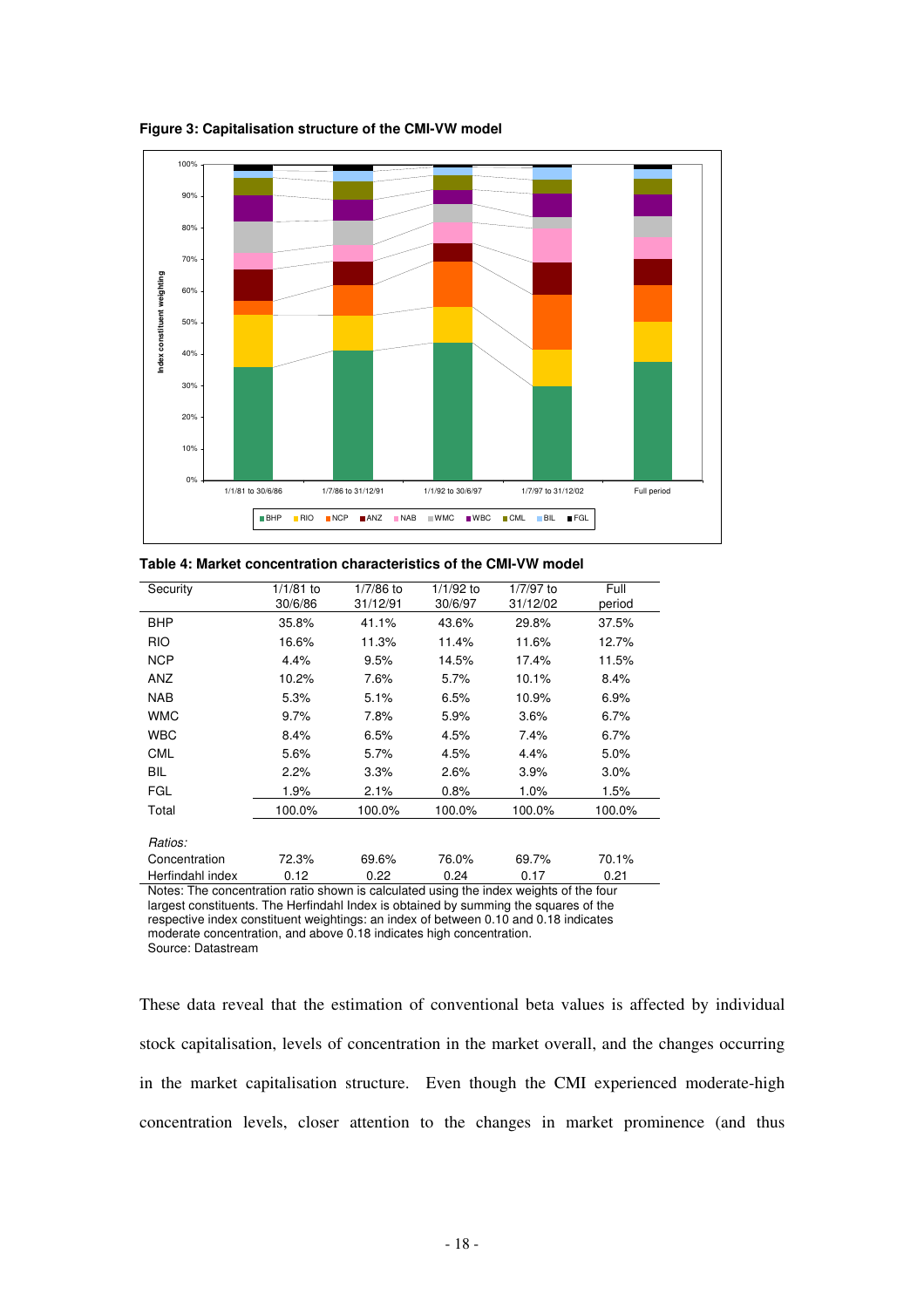performance) of individual stocks would significantly affect sizes, and thus, beta values of the market constituents.

A remaining aspect which needs to be addressed is whether CAPM beta values are appropriate proxies of "systematic" risk. This requires an evaluation of the *actual* proportionate market risk contribution of the CMI constituents. Figure 4 juxtaposes standard security betas and the actual proportionate market risk contribution of the CMI constituents (table 5 shows the underlying data used to construct this figure).



**Figure 4: A comparison of actual market risk contributions and security betas**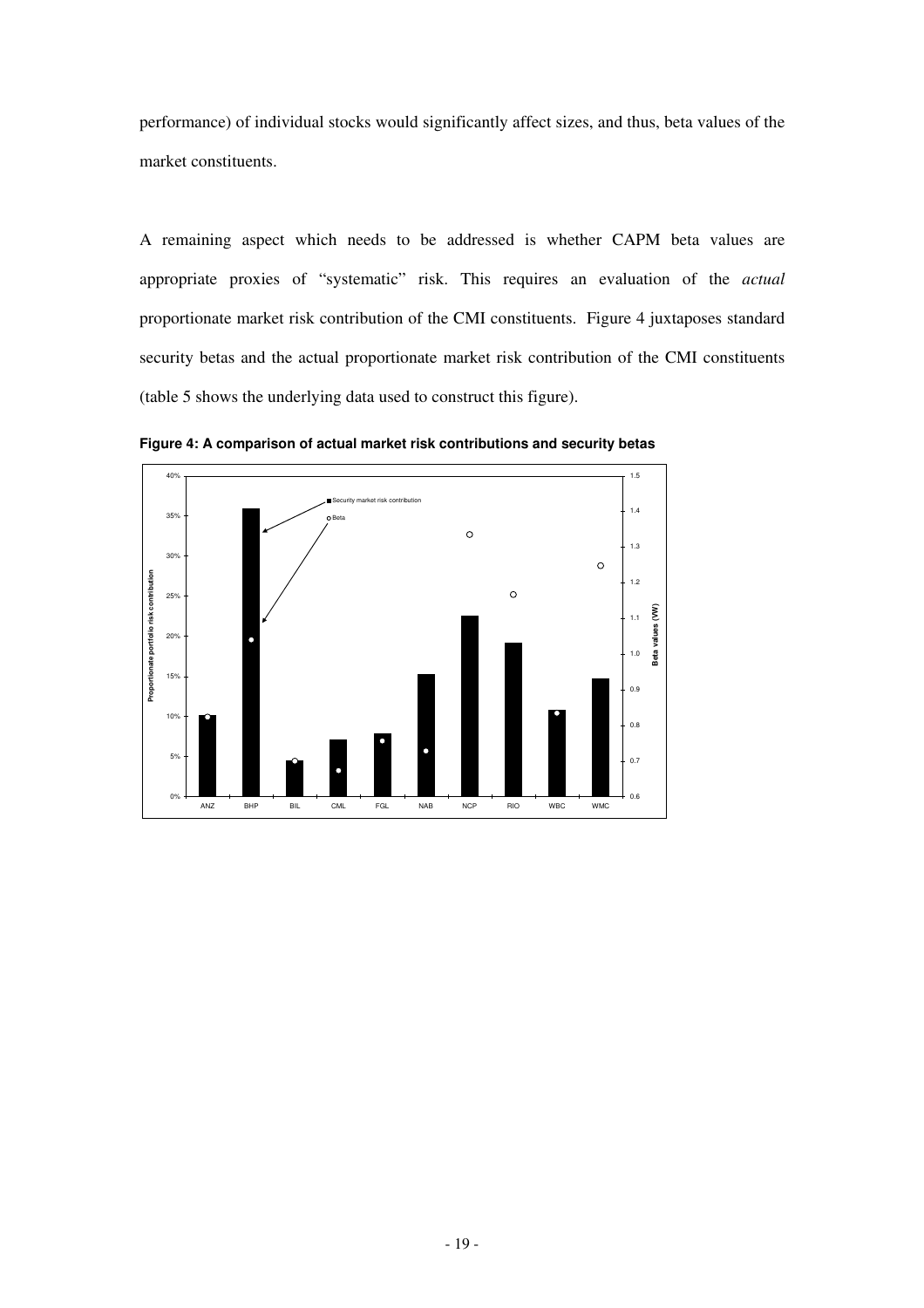| <b>Stock</b> | $1/1/81$ to<br>30/6/86 | 1/7/86 to<br>31/12/91 | 1/1/92 to<br>30/6/97 | 1/7/97 to<br>31/12/02 | Market risk<br>contribution | <b>Beta</b> |
|--------------|------------------------|-----------------------|----------------------|-----------------------|-----------------------------|-------------|
| <b>BHP</b>   | 46.1%                  | 27.2%                 | 39.0%                | 27.3%                 | 35.9%                       | 1.04        |
| <b>NCP</b>   | 8.2%                   | 19.1%                 | 23.4%                | 42.0%                 | 22.5%                       | 1.33        |
| <b>RIO</b>   | 23.7%                  | 18.3%                 | 13.0%                | 14.5%                 | 19.2%                       | 1.17        |
| <b>NAB</b>   | 7.4%                   | 7.7%                  | 17.3%                | 31.6%                 | 15.3%                       | 0.73        |
| <b>WMC</b>   | 15.6%                  | 16.4%                 | 11.8%                | 8.9%                  | 14.7%                       | 1.25        |
| <b>WBC</b>   | 10.7%                  | 9.4%                  | 12.7%                | 13.1%                 | 10.9%                       | 0.83        |
| ANZ          | 10.1%                  | 7.5%                  | 10.3%                | 14.9%                 | 10.1%                       | 0.82        |
| <b>FGL</b>   | 3.1%                   | 11.2%                 | 6.8%                 | 4.4%                  | 7.9%                        | 0.76        |
| <b>CML</b>   | 5.9%                   | 8.0%                  | 7.5%                 | 6.0%                  | 7.1%                        | 0.67        |
| <b>BIL</b>   | 2.4%                   | 3.8%                  | 5.2%                 | 7.7%                  | 4.5%                        | 0.70        |
| CMI-VW       | 100.0%                 | 100.0%                | 100.0%               | 100.0%                | 100.0%                      | 1.00        |

**Table 5: Market risk contributions of the CMI-VW model constituents** 

Source: Datastream

On casual inspection, figure 4 shows several *coincidences* between the actual market risk contributions and security beta factors. In actuality, the CAPM is fundamentally (and formally) a tautology: tellingly, therefore, this figure reveals that econometric estimation techniques used for the CAPM actually misrepresent systematic risk (a mathematical analysis is provided in the appendix). Referring to the methodology of positive economics, CAPM security betas are not useful scientific measures because they do not express anything which cannot be observed instantaneously (and more accurately) from the index data.

### **5.5 Conclusions and avenues for further research**

This paper has examined the CAPM from two related aspects. First, by acknowledging that index performance, when measured in *ex post* terms, *should* be directly attributable to the performance and index weightings of its constituents, it documented index turnover as a source of idiosyncratic risk (in addition to other statistical phenomena which has been previously documented in the literature). Second, this paper employed a condensed market model to evaluate the *actual* market risk contribution of constituents directly without resorting to econometric estimation methods, thus permitting the efficacy of security betas (as specified by the CAPM) to evaluated.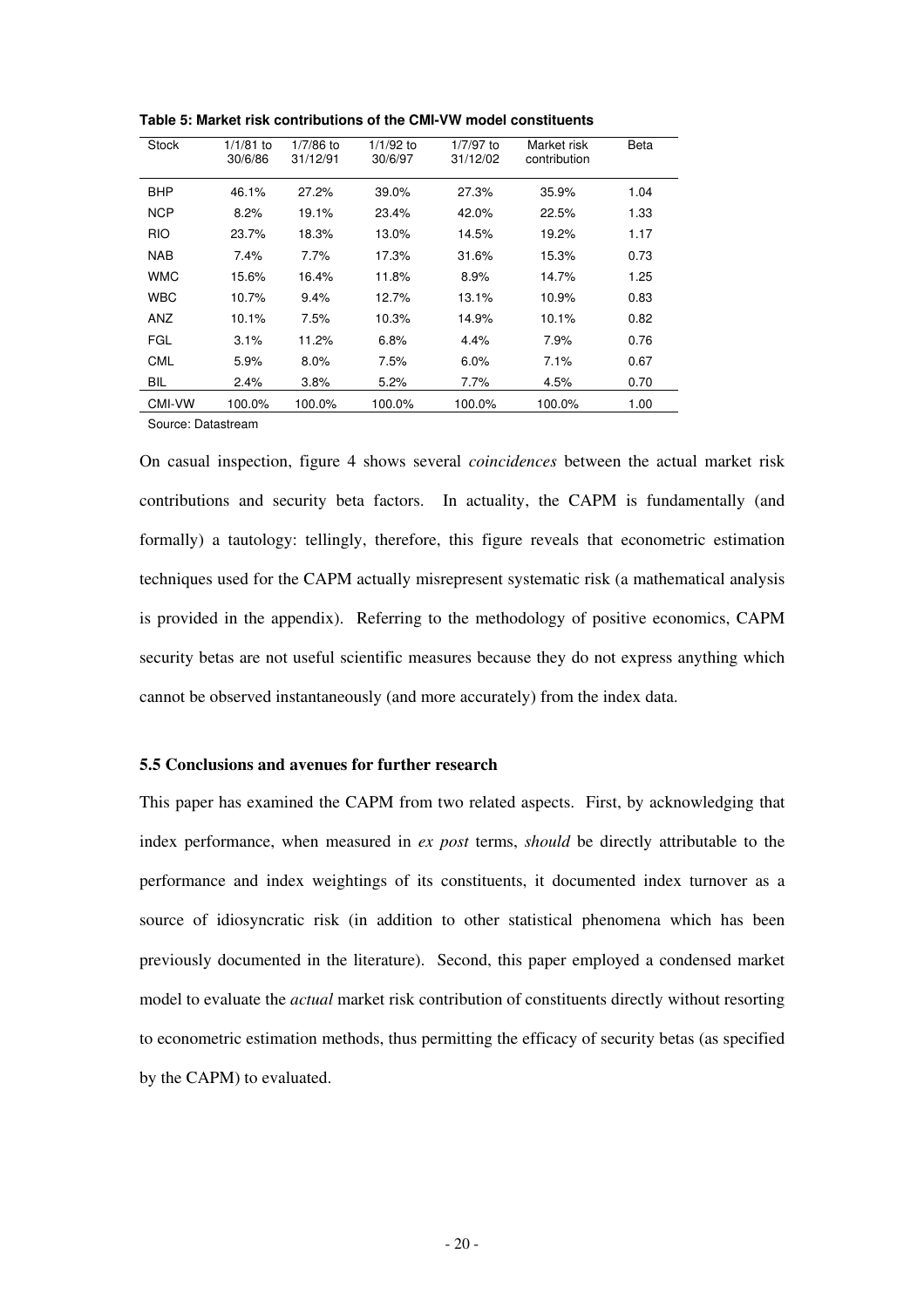The examination of index turnover identified intra-model errors which can introduce spurious security-market associations; albeit within a relatively small index basket. It therefore represents a "pilot" study and further research is desirable to quantify these effects within broader market benchmarks (both in Australia and offshore) which, by virtue of their expanded breadth of constituents and/or selective construction rules, are likely to experience higher frequency of constituent turnover. Additional research should be undertaken to quantify the more subtle effects of constituent weighting changes (including free float adjustment procedures) which introduce "permanent" differences between the economic returns of investors' portfolios and market benchmarks. While these errors are not accurately quantified and their causes remain unattributed, they will continue to mistaken as "un-priced" residual risk or "performance anomalies".

As alluded to in the introduction of this paper, the purpose of employing the scaled market of the Australian stock market in this paper was to evaluate axiomatically the efficacy of security betas without directly invoking the CAPM or its assumptions. Security betas were estimated using both value and equally-weighted reference indexes. A comparison of these betas revealed significant discrepancies: those estimated from an equally-weighted market index were typically higher than their value weighted counterparts, suggesting that conventional betas may understate systematic risk of constituents. A corollary of this observation is that those relying upon conventional CAPM security betas for deterministic purposes, may receive inadequate risk premia.

The CMI model was also used to evaluate security betas in accordance with the CAPM's theoretical prescription of systematic risk. A comparison between the *actual* market risk contribution of securities and standard security betas revealed that the latter, at best, only approximate actual historical performance relationships when index turnover and performance momentum/capitalisation features were taken into account. As proxies of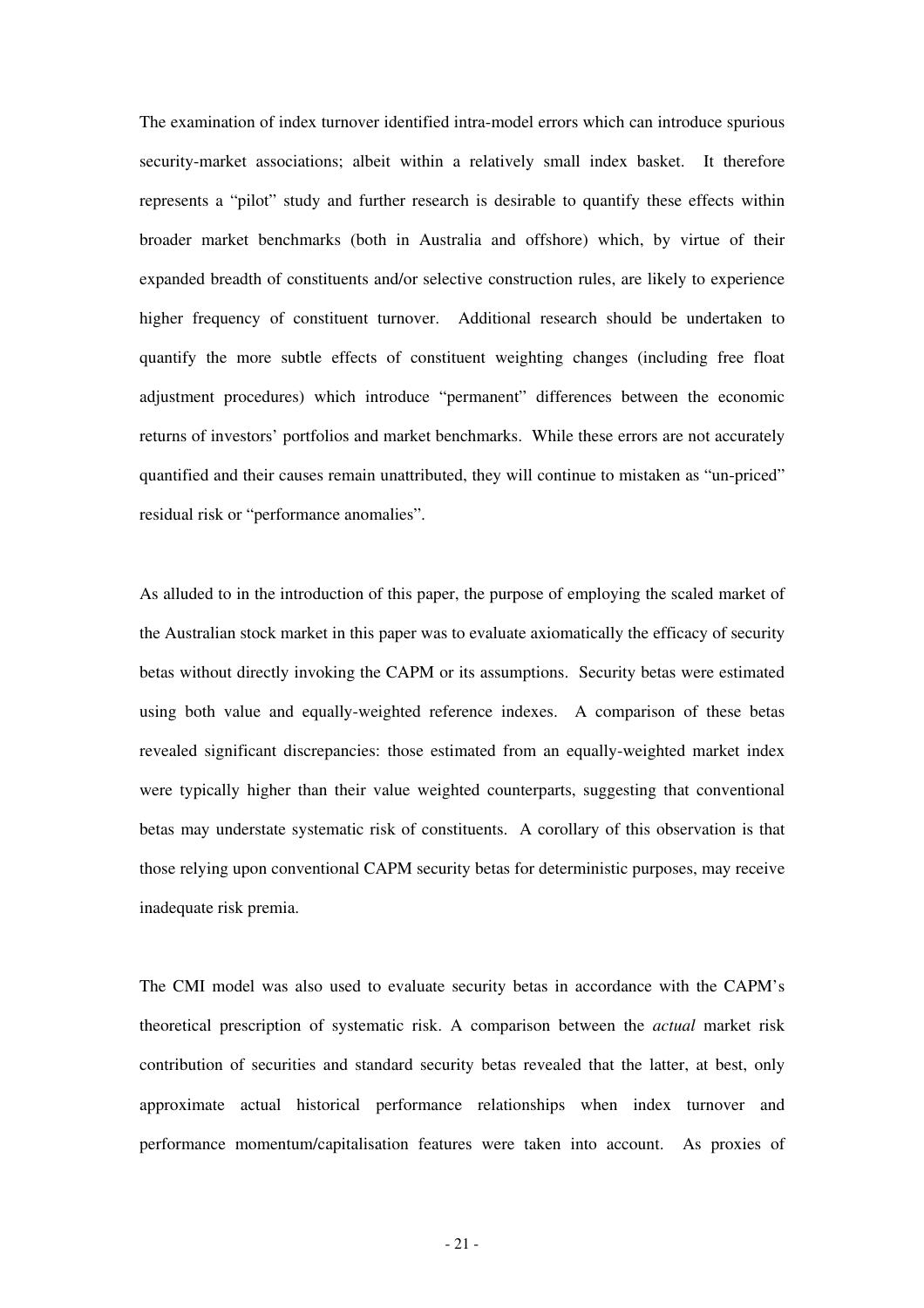market risk, conventional security betas did not describe anything which could not be obtained directly from the actual/historical risk contribution of the stocks.

The evidence in this paper queries the idiosyncratic-market risk dichotomy of the CAPM. Concomitantly, residual variance should be more accurately considered a statistical artefact rather than "security-specific" risk, and accordingly, it is not necessarily diversifiable. This realisation calls into question the previously-accepted notions of "efficient" and "purposeful" diversification (e.g. Statman, 1987). Indeed, diversification relying upon CAPM precepts may result in sub-optimal portfolio decisions and the misallocation of capital amongst the issuers in financial markets.

Finally, these findings have direct implications for portfolio performance evaluation systems: if beta values are not accurate proxies of "systematic" risk, then the selection and remuneration of fund managers using the CAPM (and associated ratios) may be spurious and economically suboptimal.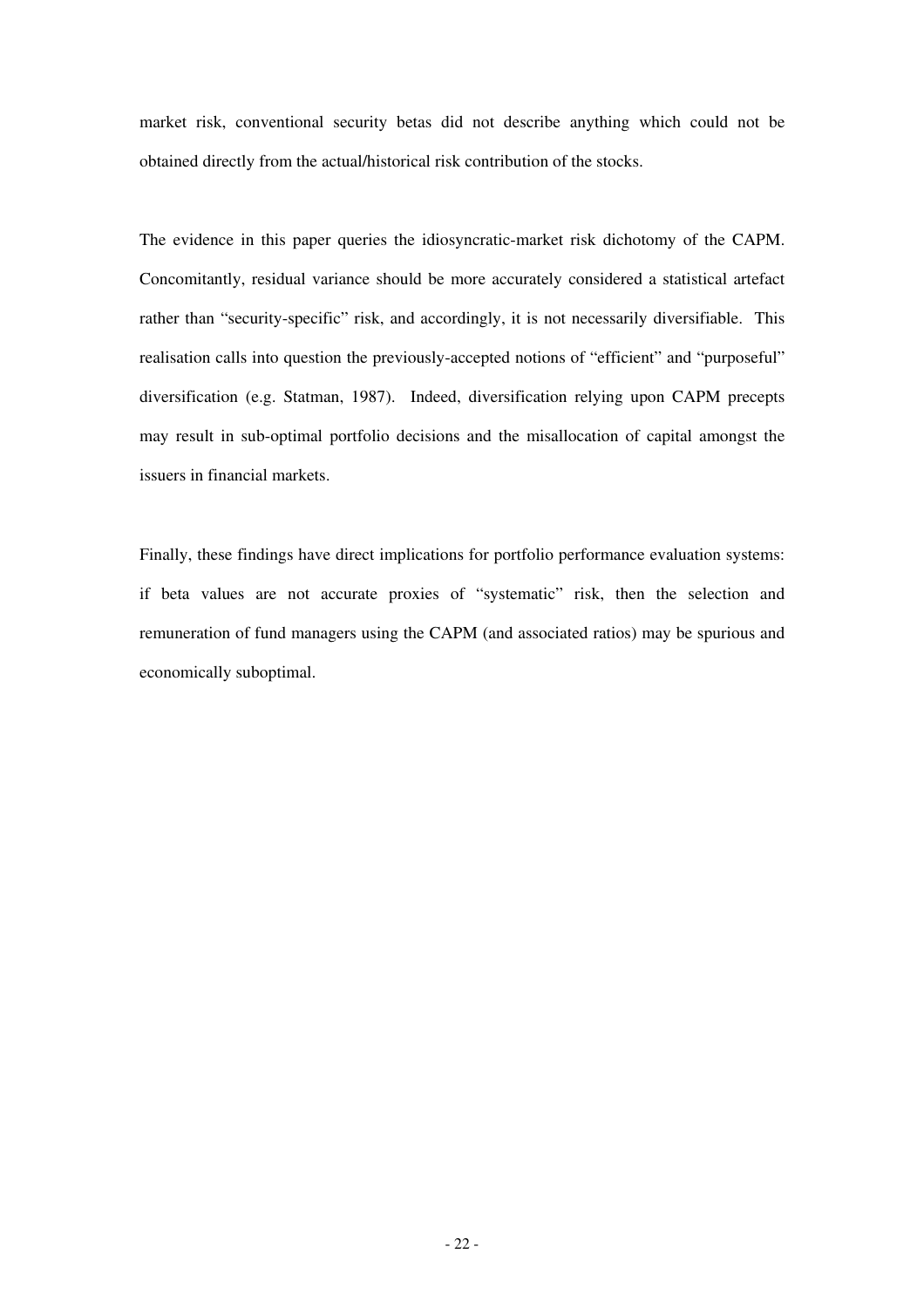#### **Appendix: Mathematical analysis of the CAPM**

*(a) The CAPM specification of "systematic" risk as a disguised tautology* 

Consider a full Market index  $M_t$  based on *n* stock prices  $X_{i,t}$  where  $i = 1, 2, \ldots, n$ , and *t* denotes time. The volume of stock  $i$  is denoted by  $v_i$ , and the initial value of the index is denoted by  $M_0$ , so that

$$
M_{t} = M_{0} \frac{\sum_{i=1}^{n} v_{i} X_{i,t}}{\sum_{i=1}^{n} v_{i} X_{i,0}}
$$

Let  $R_{i,t} = (X_{i,t} - X_{i,t-1}) / X_{i,t-1}$  be the rate of return per unit time for the *i*th stock.

Alternatively, the following theory can be formulated in terms of the continuously compounded rate  $R_{i,t} = \ln X_{i,t} - \ln X_{i,t-1}$ ; for short time increments there is very little numerical difference between the two types of rate.

The rate of return for the market index is given by

$$
R_{M,t} = \frac{M_t - M_{t-1}}{M_{t-1}} = \frac{\sum_{i=1}^n v_i X_{i,t-1} R_{i,t}}{\sum_{i=1}^n v_i X_{i,t-1}} = \sum_{i=1}^n w_{i,t} R_{i,t}
$$

where  $W_{j,t} = V_j X_{j,t-1} / \sum_{i=1}^{n}$ =  $= v_j X_{j,t-1} / \sum v_i X_{i,t-1}$ *n i*  $w_{j,t} = v_j X_{j,t-1} / \sum v_i X_{i,t}$ 1  $\sum_{i} v_i = v_j X_{i,t-1} / \sum_{i} v_i X_{i,t-1}$  is the capitalisation weight of stock *j* at time *t* −1, and *n*

$$
\sum_{i=1}^n w_{i,t} = 1
$$

.

Let  $\mu_{i,t}$  and  $\sigma_{i,t}$  denote the conditional mean and conditional standard deviation of  $R_{i,t}$ respectively, given publicly available data relating to stock prices up to and including time *t* – 1. In mathematical finance literature, conditional expectation given past history is often formally expressed as  $\mu_{i,t} = E(R_{i,t} | \mathcal{F}_{t-1})$ . According to the efficient market hypothesis, future returns are inherently unpredictable given the past history of the stock market.

### *(b) Mathematical analysis of the CAPM's "market risk" specification assuming constant volatility and zero correlations between returns*

One possibly over-simplistic statistical model which encapsulates the concept of informationally efficient markets is the case when  $R_{1,t}$ ,  $R_{2,t}$ , ...,  $R_{n,t}$  are conditionally independent, with constant mean  $\mu_{i,t} = \mu$  and volatility  $\sigma_{i,t} = \sigma$ . The reason for starting with this restrictive model is to emphasize the point that artefacts can arise when estimating betas by fitting regression lines, even in a situation when prices evolve in a completely random manner and all investments are in fact *equally* risky. This scenario, referred to as "Model I", has the following statistical properties: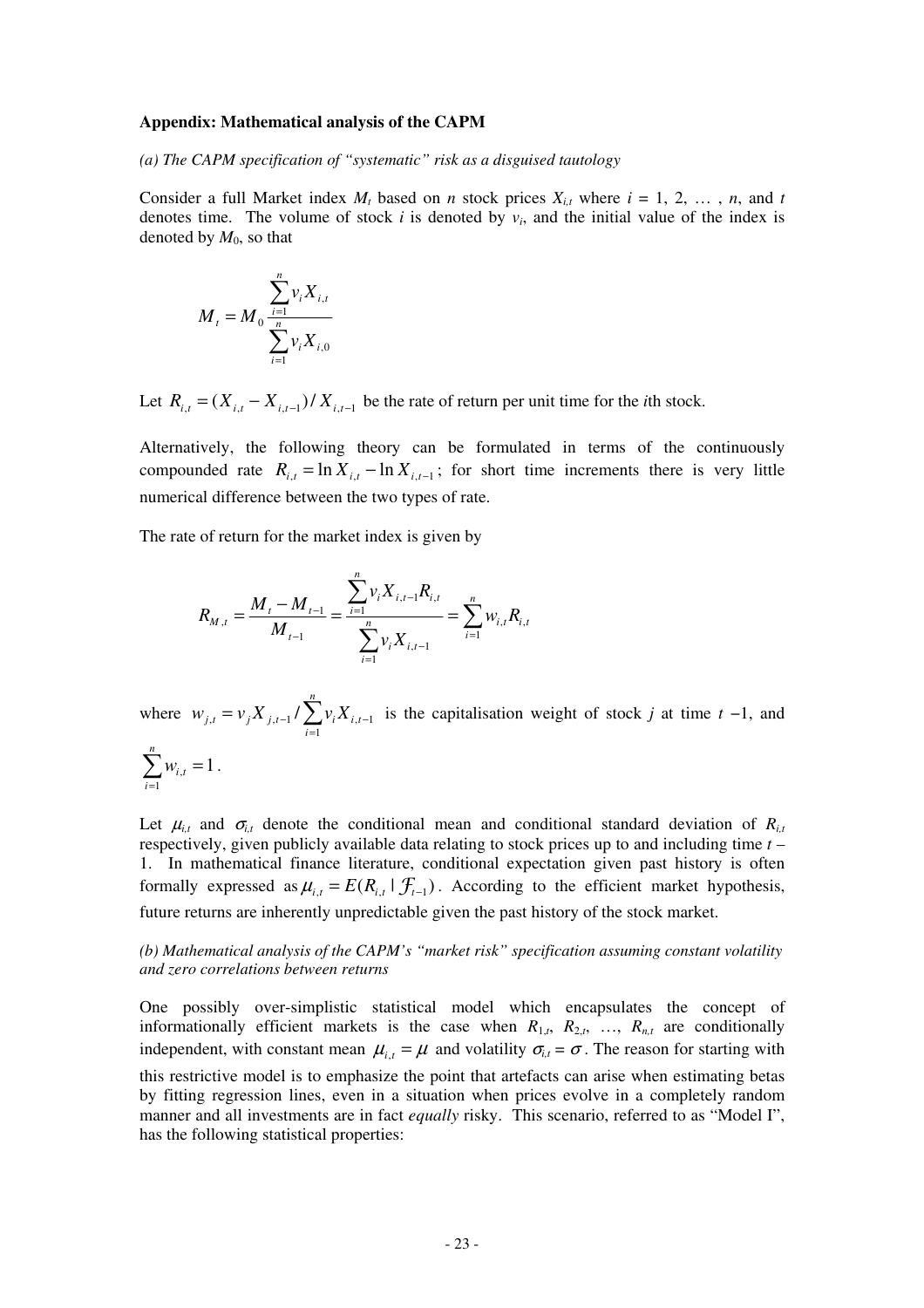$$
E(R_{M,t} | \mathcal{F}_{t-1}) = \mu_{M,t} = \sum_{i=1}^{n} w_{i,t} \mu = \mu
$$
  

$$
Var(R_{M,t} | \mathcal{F}_{t-1}) = \sigma_{M,t}^{2} = \sigma^{2} \sum_{i=1}^{n} w_{i,t}^{2}
$$
  

$$
Cov(R_{j,t}, R_{M,t} | \mathcal{F}_{t-1}) = w_{j,t} \sigma^{2}
$$

From standard statistical linear model theory, the theoretical regression equation relating expected individual stock return to market return involves the ratio of the previous covariance and variance terms:

$$
E(R_{j,t} | R_{M,t}, \mathcal{F}_{t-1}) = E(R_{j,t} | \mathcal{F}_{t-1}) + \frac{Cov(R_{j,t}, R_{M,t} | \mathcal{F}_{t-1})}{Var(R_{M,t} | \mathcal{F}_{t-1})} (R_{M,t} - E(R_{M,t} | \mathcal{F}_{t-1}))
$$
  

$$
= \mu + \frac{w_{j,t}}{\sum_{i=1}^{n} w_{i,t}^{2}} (R_{M,t} - \mu)
$$
 (\*)

Note that equation (\*) has the same form as the classic CAPM model, where  $\mu$  is interpreted as the risk-free rate and  $w_{j,t}/\sum_{j}^{n}$ = *n i*  $w_{j,t}$  /  $\sum w_{i,t}^2$ 1 2  $\sum_{i} w_{i,t}^2$  is interpreted as the instantaneous beta coefficient of stock *j* at time *t*.

An empirical analysis of data generated by Model I would lend apparent support to the CAPM, especially if the capitalisation weights of the constituents have not drifted too far from their initial values in time window selected. In other words, a least squares regression analysis would reveal an approximately linear relationship existing between any individual stock return and the market return. The CAPM's security beta estimated retrospectively as the slope of the least squares line, would be shown in hindsight to describe the sensitivity of a particular stock to changes in the market index.

On further reflection, however, this empirical exercise can be seen to have very little practical or academic significance. First, for index constituents there is no need to resort to historical data for estimation of beta given that the capitalisation weights at time *t* are readily available

and provide an up-to-date estimate  $w_{j,t}/\sum_{j}^{n}$ = *n i*  $w_{j,t}$  /  $\sum w_{i,t}^2$ 1 2  $\sum_{i} w_{i,t}^2$ , without imposing the assumption of time-

invariance within [a suitably chosen] time window. Second, the existence of a regression equation does not imply a causal relationship: non-zero beta coefficients do not necessarily demonstrate that stock prices are being influenced by a common factor.

For Model I, the relationship between the returns of securities and the market exists only because the index is calculated directly from the stock prices. The assumptions of constant volatility and conditional independence between stocks implies that all stocks are equally risky. Apparent differences between betas are due simply to differences in index capitalisation weights, which in turn, are driven by volumes and prices. According to this model, the perception that it is less risky to invest in high volume, high priced stocks is just an illusion.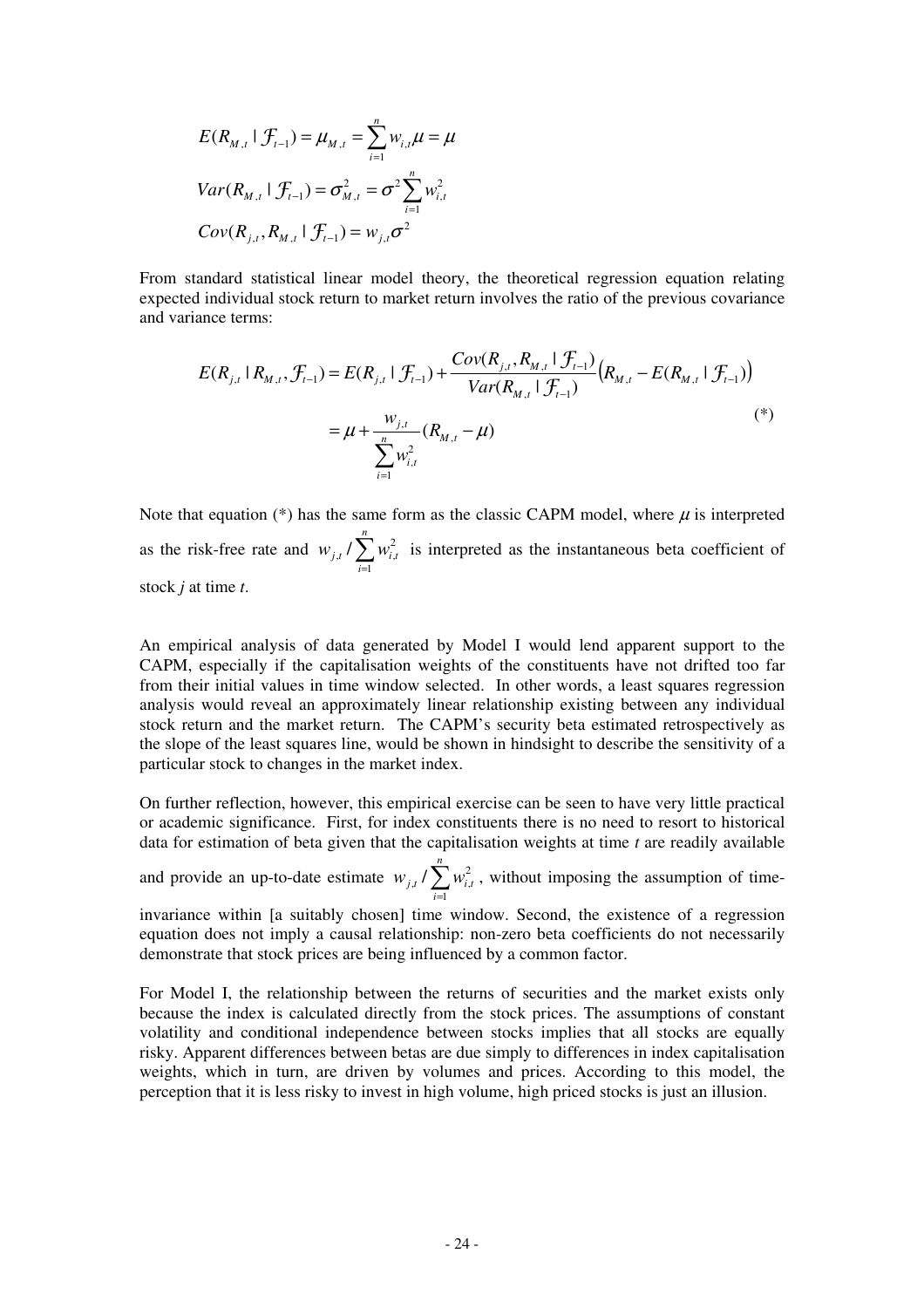#### *(c) Mathematical analysis of the CAPM's "market risk" specification acknowledging individual security volatilities but no correlations between returns*

The fact that it is possible to construct one statistical model which apparently conforms to CAPM from an empirical perspective, yet refutes its theoretical value, could be argued as providing insufficient grounds for dismissal. Accordingly, Model II which is slightly more sophisticated – in which the volatilities  $\sigma_{i,t} = \sigma_i$  vary between stocks but not over time, and the means  $\mu_{i,t} = \mu + \kappa \sigma_i$  also vary between stocks but are related to volatility – is examined (the constant κ represents a risk premium, with positive values indicating risk aversion).

Model II has the following statistical properties.

$$
E(R_{M,t} | \mathcal{F}_{t-1}) = \mu_{M,t} = \sum_{i=1}^{n} w_{i,t} (\mu + \kappa \sigma_i) = \mu + \kappa \sum_{i=1}^{n} w_{i,t} \sigma_i
$$
  
\n
$$
Var(R_{M,t} | \mathcal{F}_{t-1}) = \sigma_{M,t} = \sum_{i=1}^{n} w_{i,t}^2 \sigma_i^2
$$
  
\n
$$
Cov(R_{j,t}, R_{M,t} | \mathcal{F}_{t-1}) = w_{j,t} \sigma_j^2
$$
  
\n
$$
E(R_{j,t} | R_{M,t}, \mathcal{F}_{t-1}) = \mu + \kappa \sigma_j \left( 1 - \frac{w_{j,t} \sigma_j \sum_{i=1}^{n} w_{i,t} \sigma_i}{\sum_{i=1}^{n} w_{i,t}^2 \sigma_i^2} \right) + \frac{w_{j,t} \sigma_j^2}{\sum_{i=1}^{n} w_{i,t}^2 \sigma_i^2} (R_{M,t} - \mu) (*)
$$

Equation (\*\*) has the form of the extended CAPM model which involves alphas (stockspecific intercepts) as well as betas. More specifically,

$$
\beta_{j,t} = \frac{w_{j,t}\sigma_j^2}{\sum_{i=1}^n w_{i,t}^2 \sigma_i^2}
$$
\n
$$
\alpha_{j,t} = \kappa \sigma_j \left( 1 - \frac{w_{j,t}\sigma_j \sum_{i=1}^n w_{i,t} \sigma_i}{\sum_{i=1}^n w_{i,t}^2 \sigma_i^2} \right)
$$

Once again, an empirical analysis of data generated by Model II would result in an approximately linear relationship between an individual stock and the market return, provided that the time interval over which the analysis is conducted is sufficiently short to ensure that neither capitalisation weights nor volatility change too dramatically within the interval. Again, the estimation of alpha and beta from fitting a least squares line is misguided, as an up-to-date estimate is provided by capitalisation weights and volatilities. However, unlike Model I, Model II requires the estimation of volatilities of individual securities from the historical data. Once again, an empirical verification using regression analysis does not establish that security prices are causally influenced by a common factor. Stocks with higher capitalisation weights have higher betas, but beta is also driven by volatility. Rather than using beta (historic or instantaneous) as a measure of risk, volatility is a more meaningful measure for this model. The capitalisation weights only appear to be relevant because of the way in which the market index is calculated.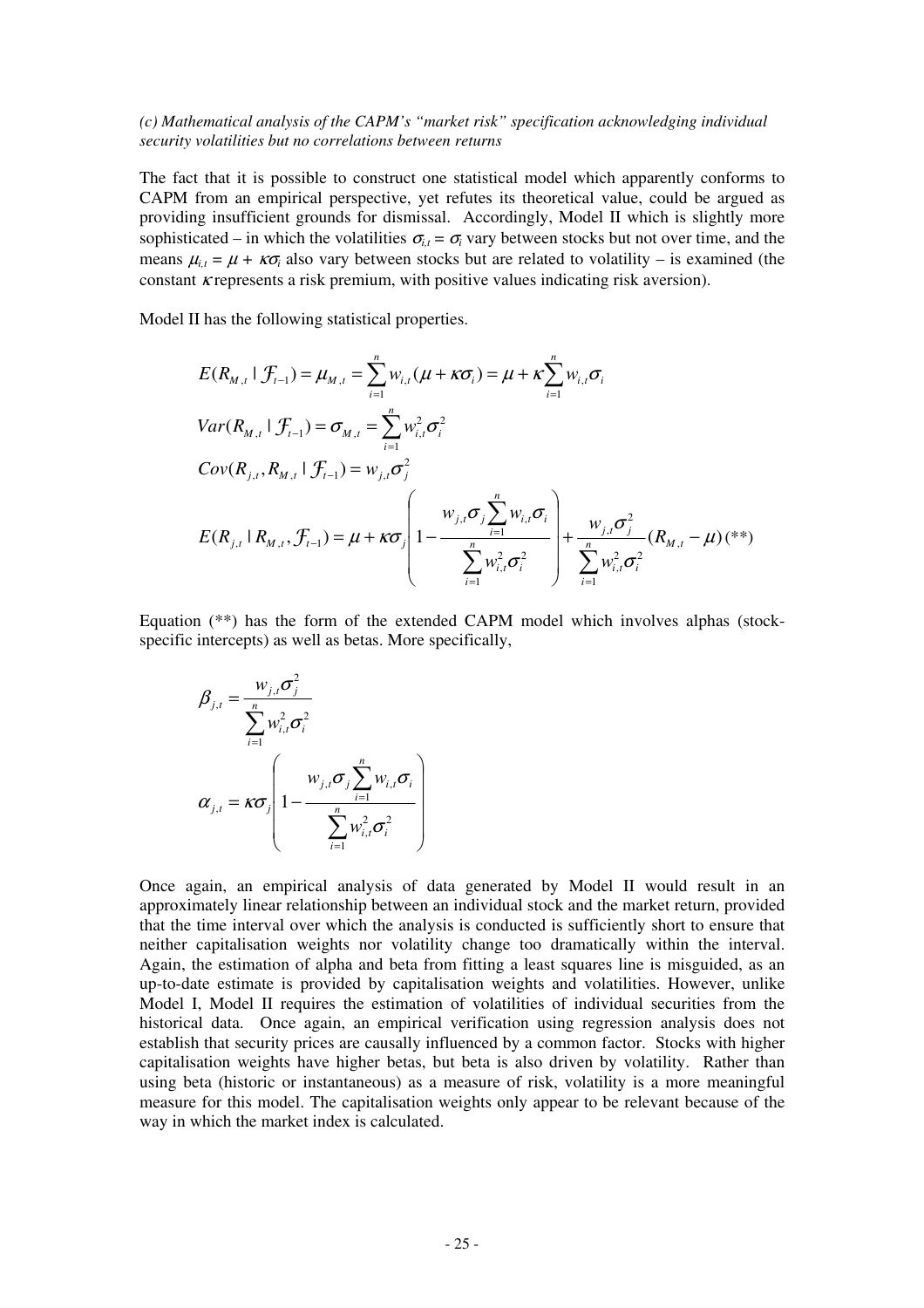## *(d) Mathematical analysis of the CAPM's "market risk" specification acknowledging individual security volatilities and non-zero covariances between securities*

Markowitz's portfolio theory is based on the premise of non-zero covariance between anticipated future returns, so it is also of interest to consider Model III with non-independent stock returns. If Model II is generalised to include non-zero conditional covariance  $\sigma_{ij}$ between stocks *i* and *j*, then the resulting expression for  $\beta_{j,t}$  becomes

$$
\beta_{j,t} = \frac{w_{j,t}\sigma_j^2 + \sum_{k \neq j} w_{k,t}\sigma_{jk}}{\sum_{i=1}^n w_{i,t}^2 \sigma_i^2 + \sum_{i=1}^n \sum_{k \neq i} w_{i,t} w_{k,t} \sigma_{ik}}
$$

Empirical analysis of real data sets typically shows that covariances between stocks tend to be small and erratic relative to volatilities calculated over the same time window. Also many stock markets are dominated by a small number of stocks which account for most of the total capitalisation weight. So the extra terms in the numerator and denominator of  $\beta_{i,t}$  for Model III relative to Model II will often not make material numerical impact.

The same general comments made for Models I and II continue to hold. In other words, empirical confirmation of the CAPM's regression equation does not prove a causal relationship, and only provides spurious historic estimates rather than instantaneous beta estimates. Although beta estimates are easy to calculate from the available historical data, more meaningful measures of market risk can be obtained directly from the volatilities of individual stocks.

Models II and III both include the precept of higher prices for less risky stocks, which in turn will result in capitalisation weights with some information content about risk. However, this information content will be clouded by many other sources. The calculation and interpretation of betas based on least squares regression lines overemphasises the relevance of capitalisation weights, due to the index construction methodologies which are typically used.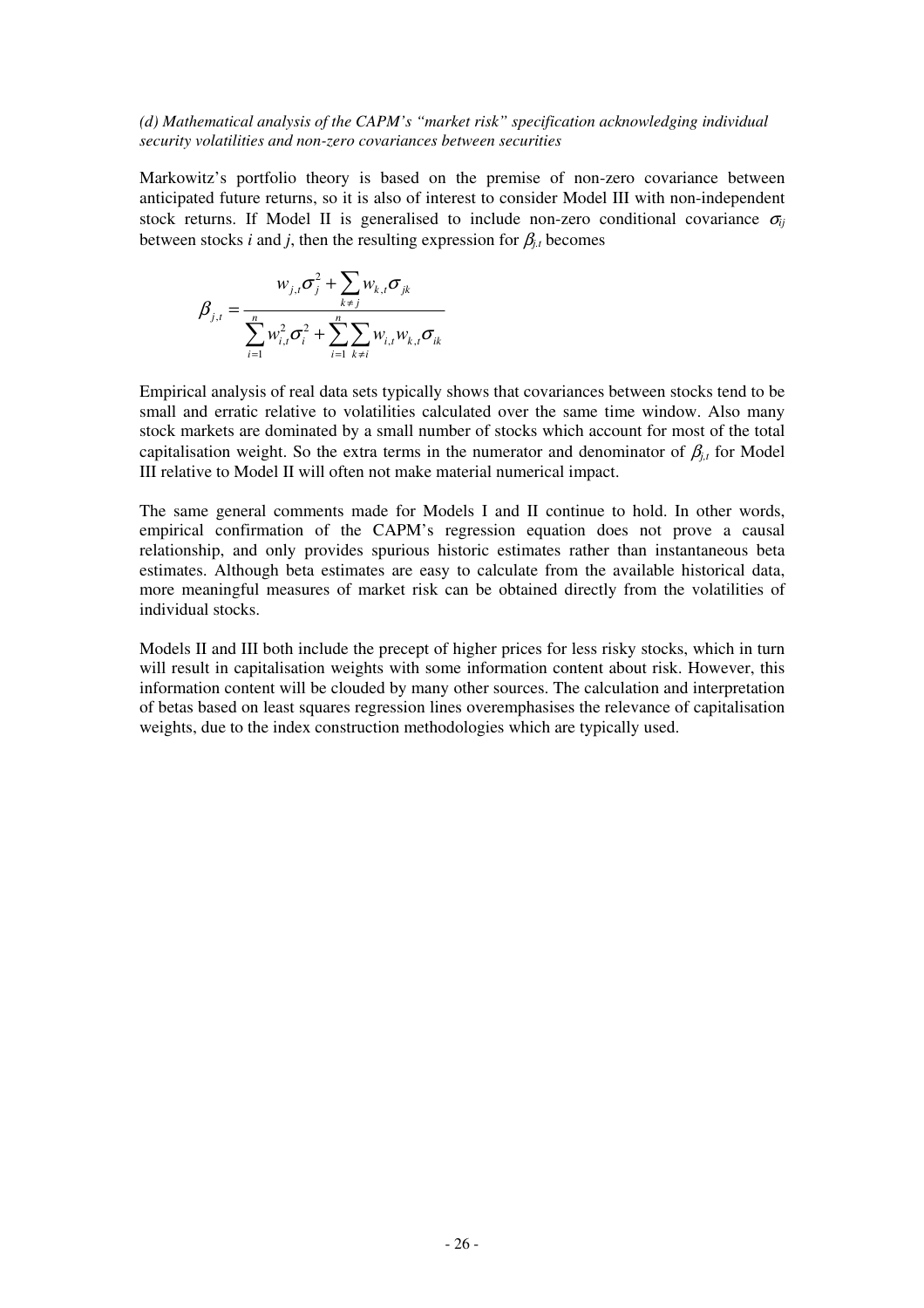# **References**

Ali, P., Stapledon, G. and Gold, M. (2003) *Corporate Governance and Investment Fiduciaries*, Thomson Lawbook Co, Pyrmont.

Ball, R., Brown, P. and Officer, R. (1976) 'Asset pricing in the Australian industrial equity market', *Australian Journal of Management*, Vol. 1, No. 1, pp. 1-31.

Bines, H. and Thel, S. (2004) *Investment Management Law and Regulation* (2nd edn.), Aspen Publishers, New York.

Black, F., Jensen, M. and Scholes, M. (1972) 'The Capital Asset Pricing Model: Some Empirical Tests' in *Studies in the Theory of Capital Markets* (Jensen, M. ed.), Praeger Publishing, New York.

Blume, M. (1971) 'On the Assessment of Risk', *Journal of Finance*, Vol. 26, No. 1, pp. 1-10.

de Vassal, V. (2001) 'Risk Diversification Benefits of Multiple-Stock Portfolios', *Journal of Portfolio Management*, Vol. 27, No. 2, pp. 32-9.

Dimson, E. (1979) 'Risk Measurement When Shares are Subject to Infrequent Trading', *Journal of Financial Economics*, Vol. 7, No. 2, pp. 197-226.

Elton, E. and Gruber, M. (1973) 'Estimating the Dependence Structure of Share Prices-Implications for Portfolio Selection', *Journal of Finance*, Vol. 28, No. 5, pp. 1203-32.

Elton, E., Gruber, M. and Padberg, M. (1979) 'Simple Criteria for Optimal Portfolio Selection: The Multi-Index Case' in *Portfolio Theory, 25 Years After, Studies in Management Sciences* (Elton, E., and Gruber, M. eds), North-Holland Publishing Co, New York.

Evans, J. and Archer, S. (1968) 'Diversification and the Reduction of Dispersion: An Empirical Analysis', *Journal of Finance*, Vol. 23, No. 5, pp. 761-767.

Fama, E. and Macbeth, J. (1973) 'Risk, Return, and Equilibrium: Equilibrium Tests', *Journal of Political Economy*, Vol. 81, No. 3, pp. 607-36.

Fitzherbert, R. (2001) 'Volatility, beta and return. Was there ever a meaningful relationship?', *Australian Actuarial Journal*, Vol. 7, No. 4, pp. 681-713.

Frankfurter, G. and Phillips, H. (1979) 'Measuring Risk and Expectation Bias in Well Diversified Portfolios' in *Portfolio Theory, 25 Years After, Studies in Management Sciences*  (Elton, E., and Gruber, M. eds.), North-Holland Publishing Co., New York.

Frankfurter, G., Phillips, H. and Seagle, J. (1976) 'Performance of the Sharpe Portfolio Selection Model: A Comparison', *Journal of Financial and Quantitative Analysis*, Vol. 11, No. 2, pp. 195-204.

Friedman, M. (1953) 'The Methodology of Positive Economics' in *Essays in Positive Economics*, University of Chicago Press, Chicago.

Gold, M (2007) Fiduciary Finance and the Pricing of Financial Claims: A Conceptual Approach to Investment, PhD dissertation, University of Wollongong.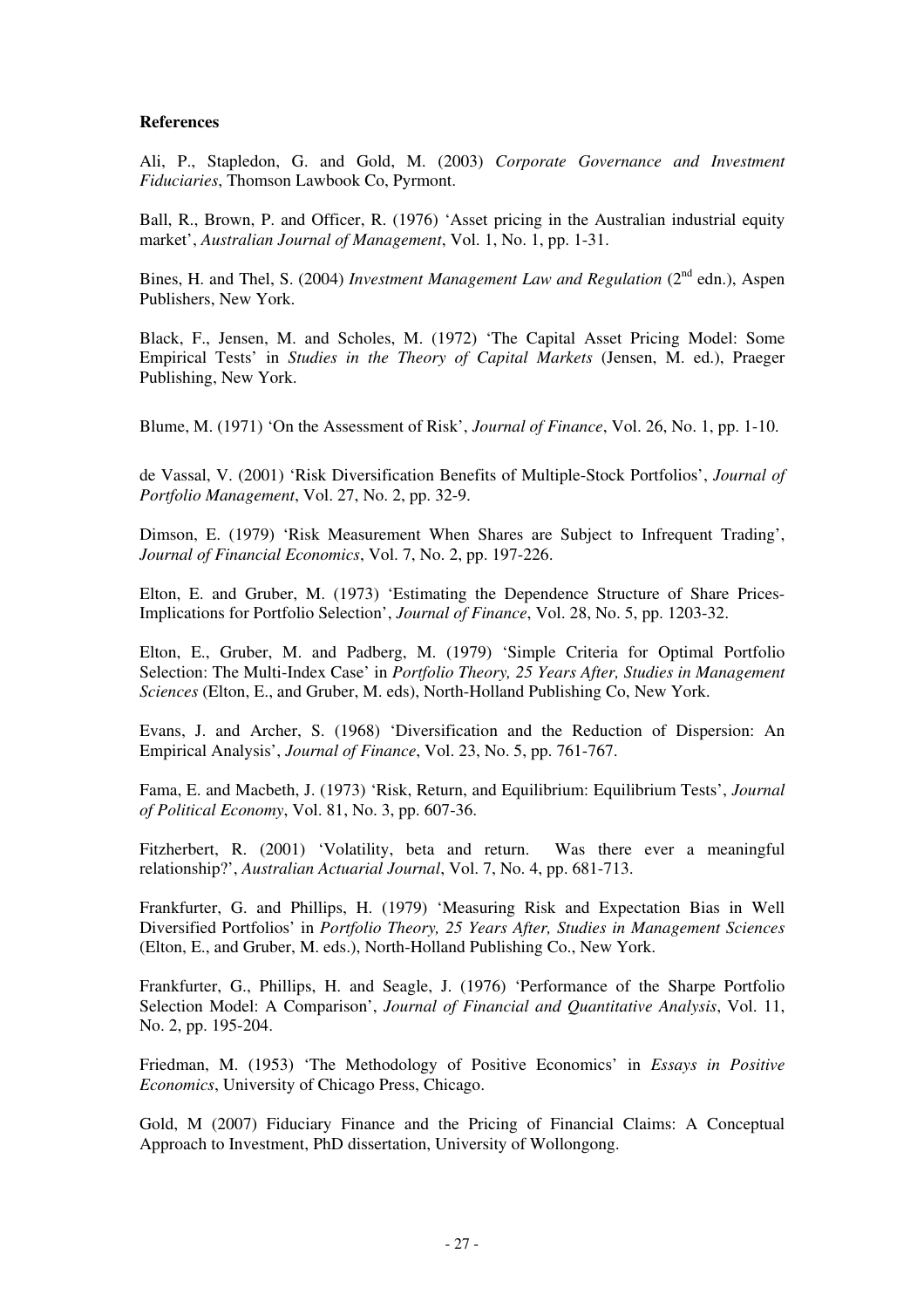Grinold, R. (1992) 'Are Benchmark Portfolios Efficient?', *Journal of Portfolio Management*, Vol. 19, No. 1, pp. 34-40.

Hawawini, G. (1983) 'Why Beta Shifts as the Return Interval Changes', *Financial Analysts Journal*, Vol. 39, No. 3, pp. 73-7.

Jensen, M. (1972) 'The Foundations and Current State of Capital Market Theory' in *Studies in the Theory of Capital Markets* (Jensen, M. ed.), Praeger Publishing, New York.

Lintner, J. (1965) 'The Valuation of Risk Assets and the Selection of Risky Investment in Stock Portfolios and Capital Budgets', *Review of Economics and Statistics*, Vol. 47, No. 1, pp. 13-37.

Malkiel, B. and Radisich, A. (2001) 'The Growth of Index Funds and the Pricing of Equity Securities', *Journal of Portfolio Management*, Vol. 27, No. 2, pp. 9-21.

Malkiel, B. and Xu, Y. (1997) 'Risk and return revisited', *Journal of Portfolio Management*, Vol. 23, No. 3, pp. 9-14.

Malkiel, B. and Xu, Y. (2000) 'Idiosyncratic risk and security returns', working paper, Department of Economics, Princeton University.

Markowitz, H. (1952) 'Portfolio Selection', *Journal of Finance*, Vol. 7, No. 1, pp. 77-91.

Markowitz, H. (1959) *Portfolio Selection: Efficient Diversification of Investments*, John Wiley & Sons, New York.

Mossin, J. (1966) 'Equilibrium in a Capital Asset Market', *Econometrica*, Vol. 34, No. 4, pp. 768-83.

Roll, R. (1977) 'A Critique of the Asset Pricing Theory's Tests; Part 1: On Past and Potential Testability of the Theory', *Journal of Financial Economics*, Vol. 4, No. 2, pp. 129-76.

Rosenberg, B. (1974) 'Extra-market components of covariance amongst security prices', *Journal of Financial and Quantitative Analysis*, Vol. 9, No. 2, pp. 263-74.

Rosenberg, B. (1985) 'Prediction of Common Stock Betas', *Journal of Portfolio Management*, Vol. 11, No. 2, pp. 5-14.

Rudd, A. and Rosenberg, B. (1979) 'Realistic Portfolio Optimisation' in *Portfolio Theory, 25 Years After, Studies in Management Sciences* (Elton, E., and Gruber, M. eds.), North-Holland Publishing Co., New York.

Scholes, M. and Williams, J. (1977) 'Estimating Betas from Non-Synchronous Data', *Journal of Financial Economics*, Vol 5, No. 3, pp. 309-327.

Sharpe, W. (1963) 'A Simplified Model for Portfolio Analysis', *Management Science*, Vol. 9, No. 2, pp. 277-93.

Sharpe, W. (1964) 'Capital Asset Prices: A Theory of Market Equilibrium under Conditions of Risk', *Journal of Finance*, Vol. 19, No. 3, pp. 425-42.

Sharpe, W. (1970) *Portfolio theory and capital markets*, McGraw-Hill, New York.